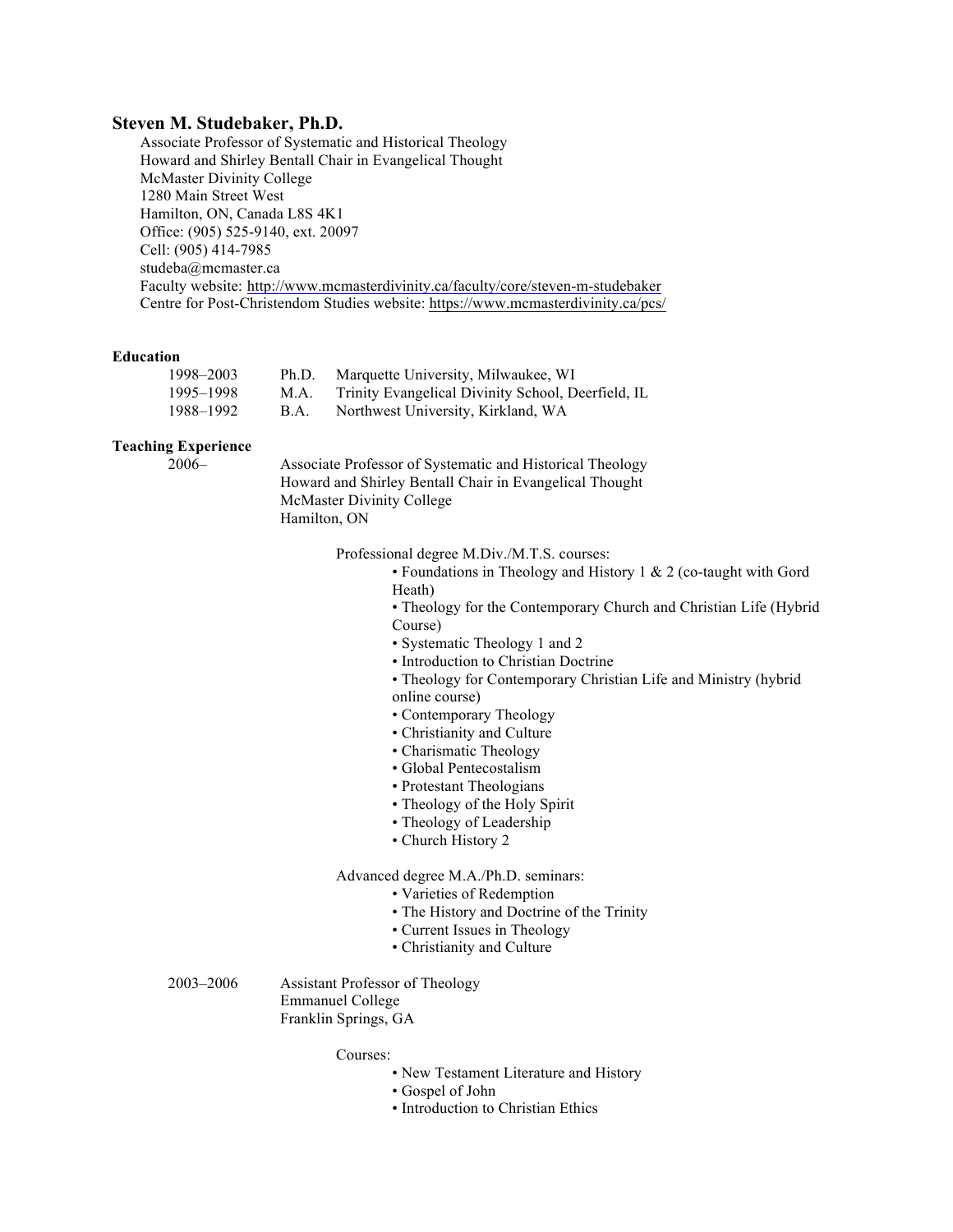|                                            | • Christianity and Culture<br>· God and Revelation<br>• Christ and Redemption<br>• Spirit and Consummation<br>• Pentecostal History and Theology |  |
|--------------------------------------------|--------------------------------------------------------------------------------------------------------------------------------------------------|--|
| 2003                                       | Adjunct Instructor<br>Carthage College<br>Kenosha, WI                                                                                            |  |
|                                            | Course:<br>• Understandings of Religion (one section)                                                                                            |  |
| 2002-2003                                  | Adjunct Instructor<br>Marquette University<br>Milwaukee, WI                                                                                      |  |
|                                            | Course:<br>• Protestant Thought and Practice (one section)<br>• Theology of the Holy Spirit (one section)                                        |  |
| 2003                                       | <b>Adjunct Instructor</b><br>Trinity Evangelical Divinity School<br>Deerfield, IL                                                                |  |
|                                            | Course:<br>• American Church History (one section)                                                                                               |  |
| $2002 - 2003$                              | <b>Teaching Fellow</b><br>Marquette University<br>Milwaukee, WI                                                                                  |  |
|                                            | Courses:<br>• Introduction to Theology (four sections)                                                                                           |  |
| 2000-2001                                  | Mentored teaching experience<br>Marquette University<br>Milwaukee, WI                                                                            |  |
|                                            | Faculty mentor: D. Lyle Dabney, Associate Professor of Systematic Theology                                                                       |  |
|                                            | Course:<br>• Protestant Thought and Practice (two sections)                                                                                      |  |
| <b>Thesis and Dissertation Supervision</b> |                                                                                                                                                  |  |
|                                            | Primary Dissertation Supervision (graduated)                                                                                                     |  |

- 1. Andrew K. Gabriel
	- Dissertation: "God in Third Person: Toward a Pneumatological Doctrine of God" (January 22, 2010).
	- Revised dissertation published as *The Lord is the Spirit: The Holy Spirit and the Divine Attributes* (Pickwick, 2011).
	- 2010— Assistant Professor of Bible and Theology, Horizon College and Seminary, Saskatoon, SK. (faculty website)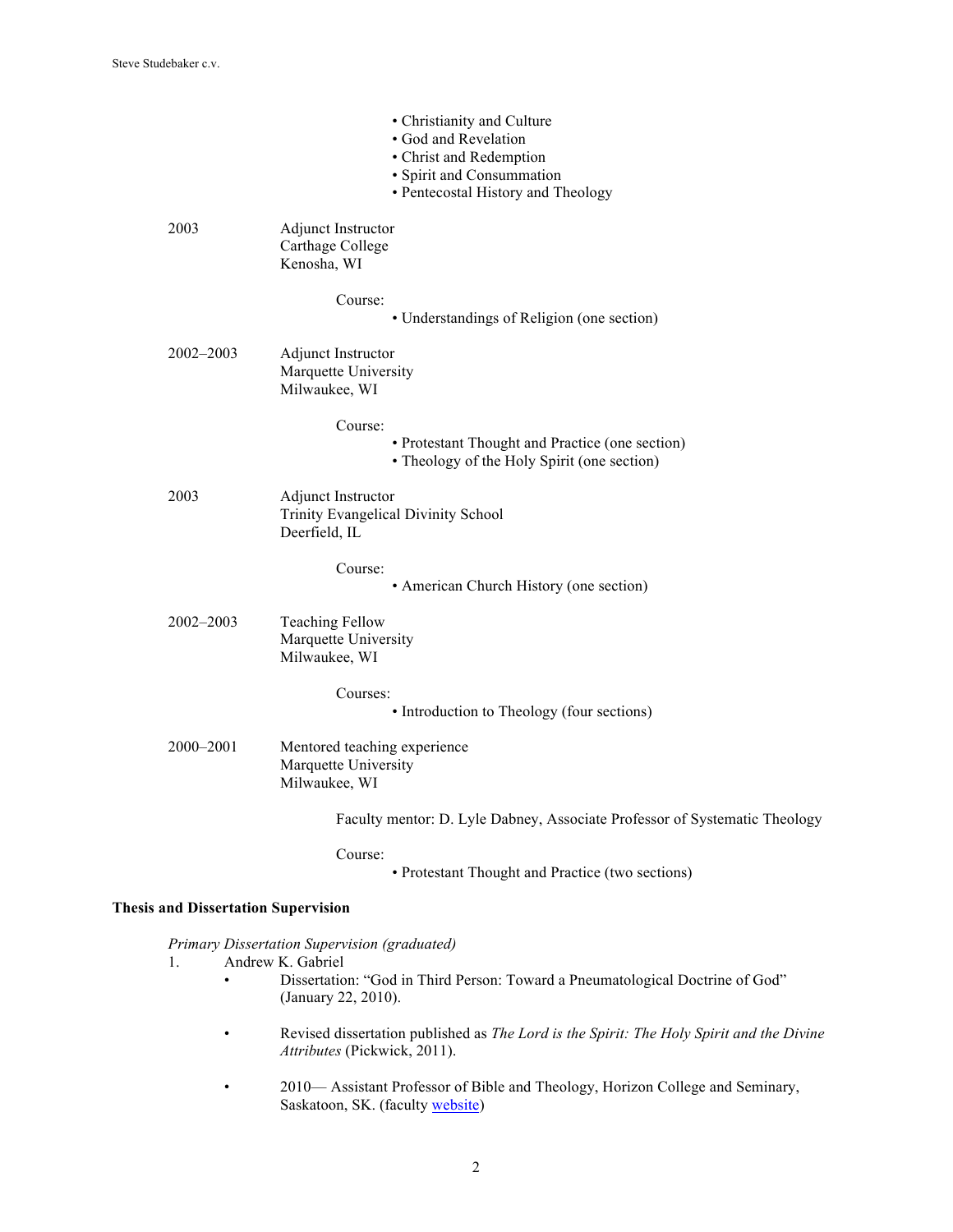- 2. David Courey
	- Dissertation: "What hath Wittenberg to do with Azusa?: Luther's Theology of the Cross and Pentecostal Triumphalism" (graduated May 2011).
	- Revised dissertation published as *What Has Wittenberg to Do with Azusa? Luther's Theology of the Cross and Pentecostal Triumphalism* (New York: Bloomsbury, 2015).
	- Dissertation won the President's Gold Medal Award.
	- 2013— Dean of Graduate Studies, Continental Theological Seminary (website).
- 3. James Keller
	- Dissertation "Christ for All: Toward a Lutheran Theology of Religions" (October 18, 2011).
	- Executive Director, Lutheran Bible Translators of Canada (website).
- 4. Josh Samuel
	- Dissertation "'God is really among You!': The Spirit's Immediacy in Pentecostal Corporate Worship (January 15, 2014).
	- Revised dissertation accepted for publication by CPT Press.
	- 2014— Associate Professor of Bible and Theology, Master's College, Peterborough, Ontario.
- 5. Brad Broadhead
	- Dissertation: "A Jazz-Shaped Approach to the Problem of Freedom in the Contemporary West" (defended May 19, 2016).
- 6. Jon Stovell
	- Dissertation: "As with the King, so with the Kingdom: A Christomorphic Eschatology" (defended June 27, 2016)
- 7. Justin Roberts
	- Dissertation: "*Sanctum Sanctorum*: On the One Whose Name is Holy" (defended April 20, 2017).
	- Dissertation accepted for publication in Eerdmans' Interventions Series.
- 8. Glen Sadlier
	- Dissertation: "Triangulating the Princeton Paradigm: B. B. Warfield's Theology on Human Knowledge and the Task of Pastoral Ministry (defended April 18, 2017).
- 9. David Tarus
	- Dissertation: "A Different Way of Being: Toward a Reformed Theology of Ethnopolitical Cohesion for the Kenyan Context (defended April 21, 2017).

#### *Primary MA, MDiv, and MTS Theses Supervision (graduated)*

- 1. Taesoo Lee:
	- MTS Thesis: "A Critical Analysis of Clark H. Pinnock's Inclusive View of the Salvation of the Unevangelized" (March 28, 2008).
- 2. Kris Hiuser: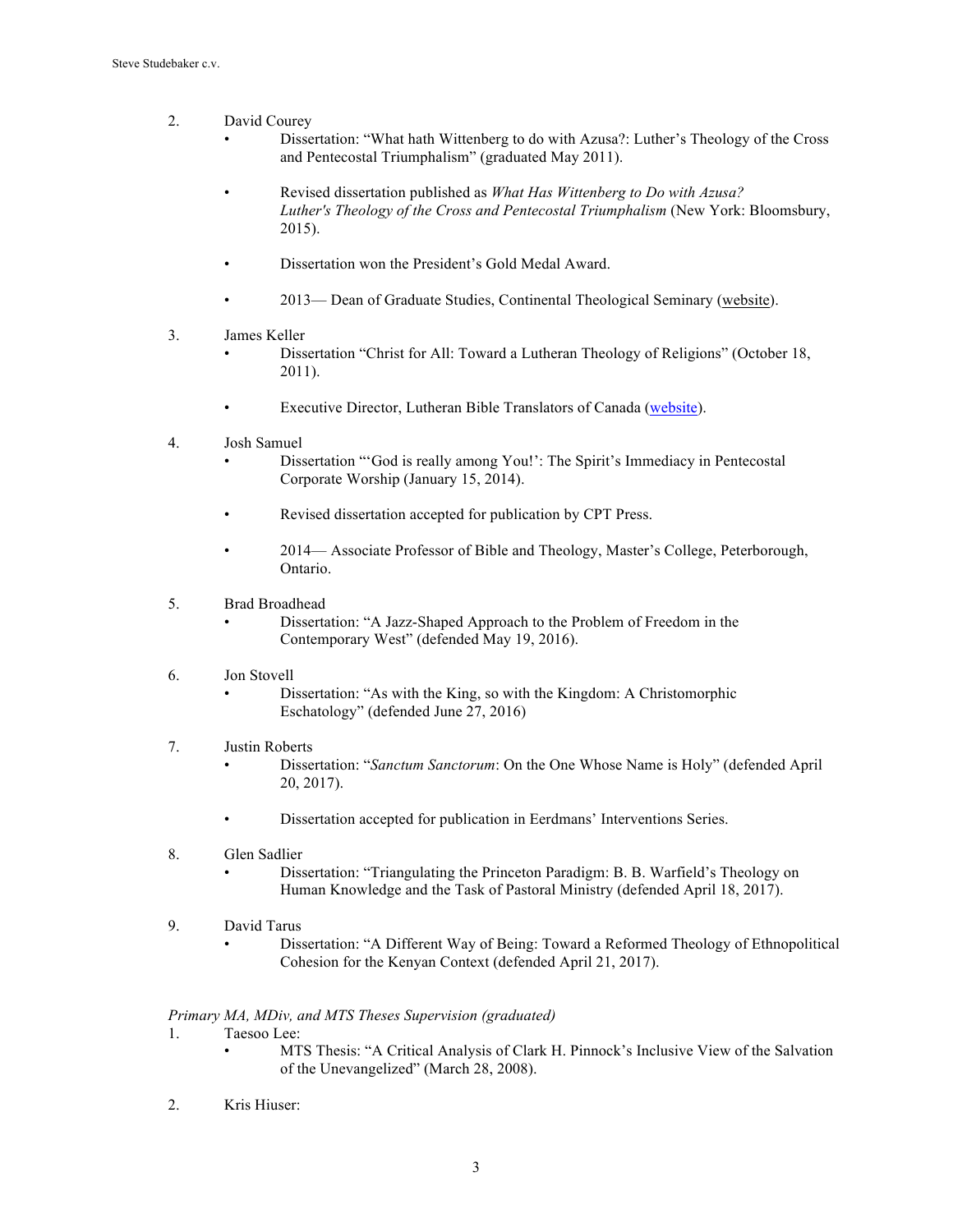- Thesis: "To Kill a Mockingbird? A Theology of Animals and a Christian Response" (March 23, 2010).
- PhD, University of Chester, UK (graduated 2015).
- 3. Andrew Mills:
	- Thesis: "The Promise of the Emerging Church: A Critical Engagement" (March 16, 2010).
- 4. Josephine Braun:
	- Thesis: "Towards a Contextual Theology of Community: An Exploration of the Body of Christ Metaphor" (March 15, 2010).
- 5. Timothy Clayton:
	- Thesis: "Developing an Ecclesiology based upon Kaleidoscope Atonement Theory" (December 30, 2012).
- 6. Megan Purdy: • MDiv Thesis: "Mistaken Identity: Materialism and the Evangelical Church" (March 19, 2014).
- 7. Timothy Sasaki:
	- MTS Thesis: "Kenotic-Sacrifice in Community: A Voluntarist Ecclesial Epistemology" (March 27, 2014).
- 8. Dan Best:
	- MA Thesis: Dan Best, "When Freedom is Close . . .": Jürgen Moltmann's Use of Contradiction in His Trilogy," March 17, 2015.
	- Doctoral student at Knox College, University of Toronto.
- 9. Michael Brain:
	- MA Thesis: "Karl Barth and the Eternal Generation of the Son: Orthodoxy and Modernity in Barthian Theology," March 23, 2016.
	- Thesis won the President's Gold Medal Award.
	- Doctoral student at Wycliffe College, University of Toronto.
- 10. Heather Card:
	- MTS Thesis "Trinitarian Principles for Church Boards and the Pastoral Performance Review," March 24, 2016.
	- Doctoral studies (Doctor of Practical Theology at McMaster Divinity College.

*External Dissertation and Theses Examiner*

- 1. Reita Yazawa, "The Covenant of Redemption in the Theology of Jonathan Edwards: The Nexus between the Immanent and the Economic Trinity," Calvin Theological Seminary, May, 2012. Primary reader: John Bolt.
- 2. David Trementozzi, "Renewing the Christian Doctrine of Salvation: Toward a Dynamic, Holistic, and Transformational Soteriology," Regent University. Primary reader: Amos Yong. Oral defense at Regent August 12, 2013.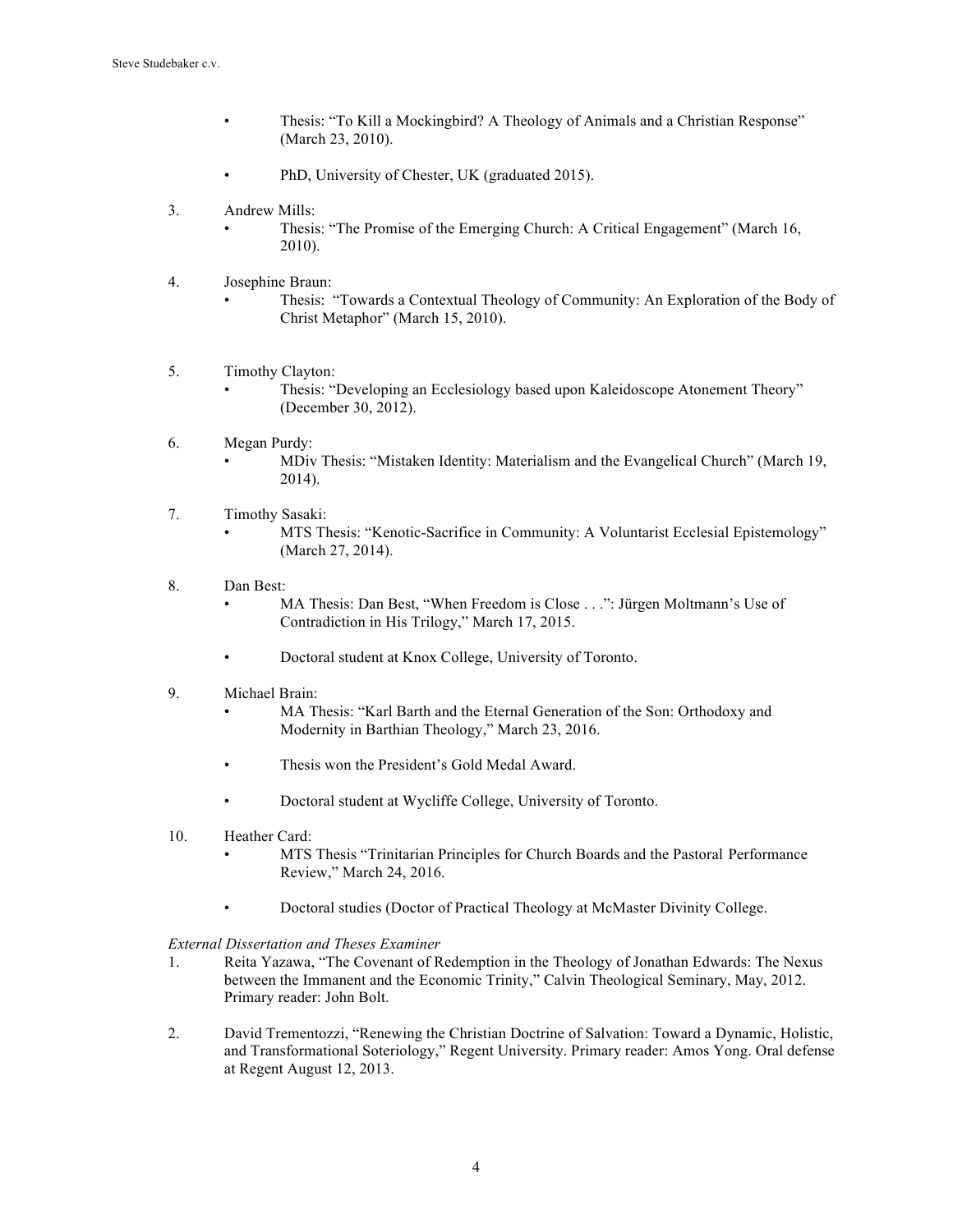- 3. Frank Emanuel, "A Theology of Social Engagement for Evangelicals: The Reign of God and Social Transformation," Saint Paul University, February 28, 2015. Primary reader: Heather Eaton.
- 4. Michael A. Tapper, "The Trinitarian Culture and Corporate Worship Practices of Canadian Pentecostals: A Contribution from the Theology of Colin Gunton," Saint Paul University, May 28, 2015. Primary reader: Catherine Clifford.
- 5. Brent A. Rempel, "The Indivisible Redemption of God, Justification and Union with Christ: Jonathan Edwards in Dialogue with the Puritan Tradition," Providence Theological Seminary," April 2016. Primary supervisor: Patrick Franklin.

## **Books**

| 2017 | Proposal for From Northampton to Azusa: Pentecostals and the Theology of Jonathan<br>Edwards, ed. with Amos Yong. Book consists of five parts with three chapters in each<br>part, with a response by Amy Plantinga Pauw. Authors include a range from senior (e.g.,<br>Michael McClymond) to young (e.g., Angela Tarango) scholars. Indiana University Press<br>has shown interest and invited submission of the manuscript for consideration in their<br>Religion in North America series edited by Stephen Stein and Catherine Albanese. |
|------|---------------------------------------------------------------------------------------------------------------------------------------------------------------------------------------------------------------------------------------------------------------------------------------------------------------------------------------------------------------------------------------------------------------------------------------------------------------------------------------------------------------------------------------------|
| 2017 | Proposal submitted to Eerdmans, From Monks to Punks: The Renewal of the Church<br>in Canada, co-author Lee Beach.                                                                                                                                                                                                                                                                                                                                                                                                                           |
| 2017 | Contract for Theological Method: Five Views, ed. with Stanley E. Porter (InterVarsity<br>Press), in-press.                                                                                                                                                                                                                                                                                                                                                                                                                                  |
| 2016 | A Pentecostal Political Theology for American Renewal: Spirit of the Kingdoms, Citizens<br>of the Cities, CHARIS series (Palgrave Macmillan, 2016). Link                                                                                                                                                                                                                                                                                                                                                                                    |
| 2015 | The Globalization of Christianity: Contexts and Consequences for Christian Life and<br>Ministry, ed. Gordon Heath and Steven Studebaker (Eugene, OR: Pickwick, 2015). Link                                                                                                                                                                                                                                                                                                                                                                  |
|      | Reviews:<br>• James Elisha Taneti, Review and Expositor 113.4 (2016): 566-67.                                                                                                                                                                                                                                                                                                                                                                                                                                                               |
|      | • Emma Wild-Wood, Studies in World Christianity 21.2 (2015): 185-86.                                                                                                                                                                                                                                                                                                                                                                                                                                                                        |
| 2012 | From Pentecost to the Triune God: A Pentecostal Trinitarian Theology, Pentecostal<br>Manifestos Series, ser. eds. Amos Yong and James K. A. Smith (Grand Rapids:<br>Eerdmans, 2012). Link                                                                                                                                                                                                                                                                                                                                                   |
|      | • Nominated for the 2014 Grawemeyer Award in Religion                                                                                                                                                                                                                                                                                                                                                                                                                                                                                       |
|      | • Received the 2014 Pneuma Book of the Year Award                                                                                                                                                                                                                                                                                                                                                                                                                                                                                           |
|      | Reviews:<br>• David Bradnick, The Pneuma Review, January 21, 2017 (link).                                                                                                                                                                                                                                                                                                                                                                                                                                                                   |
|      | • Review Article, Stephen H. Webb, "How Revolutionary is the Holy Spirit?"<br>Reviews in Religion and Theology 21.1 (2014): 1-7.                                                                                                                                                                                                                                                                                                                                                                                                            |
|      | • Martin Hailer, <i>Theologische Literaturzeitung</i> 139, nos. 7–8 (2014): 935–37.                                                                                                                                                                                                                                                                                                                                                                                                                                                         |
|      | • William T. Purinton, Trinity Journal 35.1 (2014): 365-67.                                                                                                                                                                                                                                                                                                                                                                                                                                                                                 |
|      | • Woodrow E. Walton, Africanus Journal (2014).                                                                                                                                                                                                                                                                                                                                                                                                                                                                                              |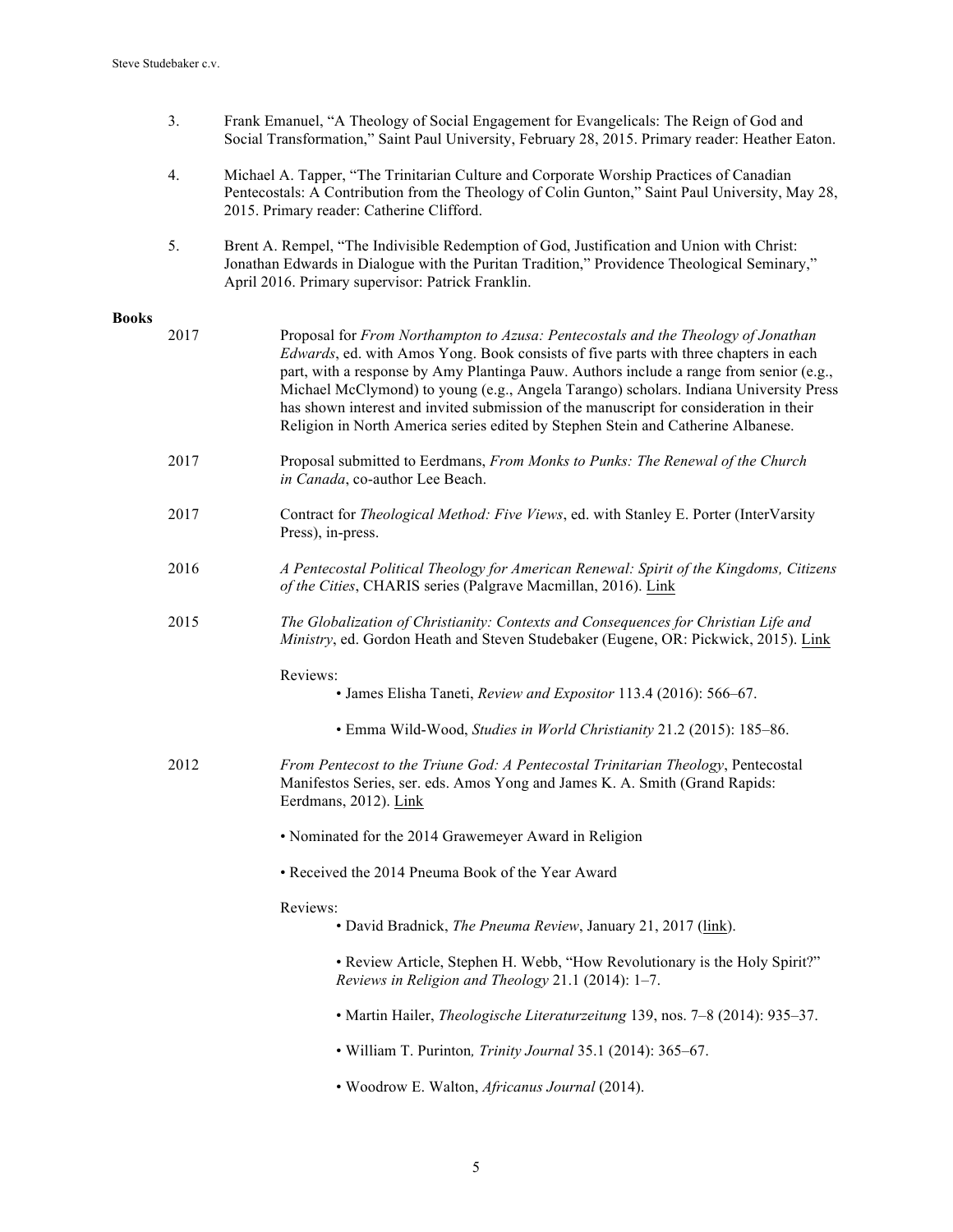• Chris Skilton, *Ministry Today* 62 (2014).

• Joseph Dutko, *Canadian Journal of Pentecostal-Charismatic Christianity* 5.1 (2014): 100–102.

• John C. Haughey, *Theological Studies* 75.2 (2014): 423–25.

• Stina Busman Jost, *Pneuma The Journal of the Society for Pentecostal Studies* 36.1 (2014): 112–14.

- Ronald T. Michener, *One in Christ* 47.2 (2013): 356–59.
- Wolfgang Vondey, *Religious Studies Review* 39.4 (2013): 246–47.
- William P. Atkinson, *Evangelical Quarterly* 86.1 (2014): 86.
- Andy Lord, *Theology* 116 (2013): 438–39.
- Christopher Villiers, *The Theological Book Review* (UK)

• Monte Lee Rice, *Encounter: Journal for Pentecostal Ministry* 10 (fall 2013): link (AG USA)

• Christopher Stephenson, Renewal Dynamics, official blog for the Regent University School of Divinity and the Center for Renewal Studies (link).

2012 (co-wrote with Robert Caldwell) *The Trinitarian Theology of Jonathan Edwards: Text, Context, and Application* (Burlington, VT: Ashgate, 2012). Link

#### Reviews:

- William M. Schweitzer, *The Journal of Theological Studies*, 67 (2016): 367– 69.
- Karin Spiecker Stetina, *Trinity Journal* 36, no. 1 (2015): 142–44.
- Amy Plantinga Pauw, *Journal of Reformed Theology* 9 (2015): 84–85.
- Henry H. Knight, III, *Wesleyan Theological Journal* 49 (2014): 295–97.

• Chris Chun, *Themelios: An International Journal for Students of Theological and Religious Studies* 39:3 (2014): 574–75. Link

• Nathan Finn, *Journal of the Evangelical Theological Society* 57 (2014) 870– 74.

- David P. Barshinger, *Fides et Historia* 45.1 (2013): 154–56.
- Douglas Sweeney, "Sweeney's Booknotes," Jonathan Edwards Center at Trinity Evangelical Divinity School
- Don Schweitzer, *Religious Studies Review* 38.3 (2012): 153–54.
- 2011 *The Trinitarian Vision of Jonathan Edwards and David Coffey* (Amherst, NY: Cambria Press, 2011). Link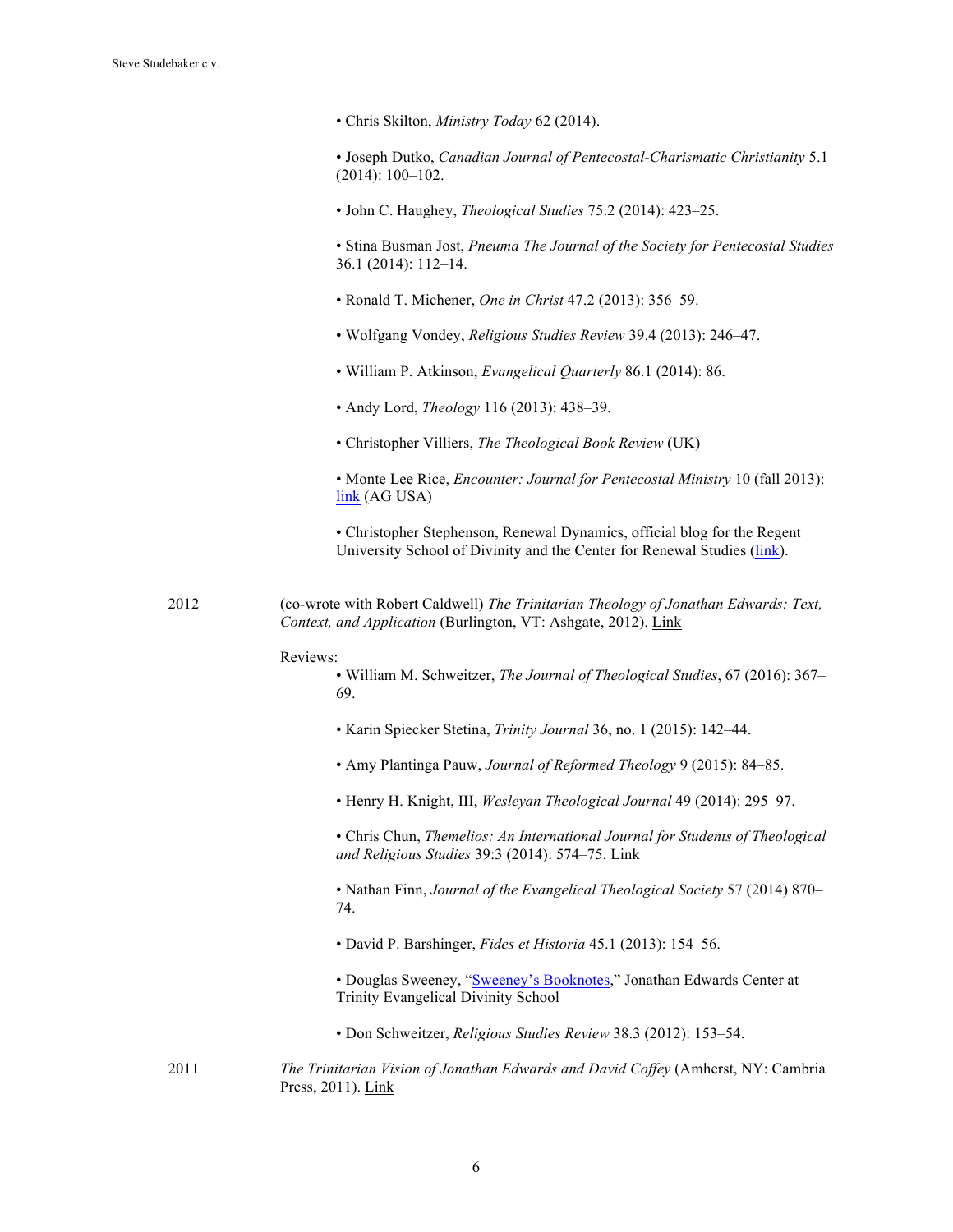|      | Reviews:<br>• Myk Habets, American Theological Inquiry                                                                                                                                                                                                 |
|------|--------------------------------------------------------------------------------------------------------------------------------------------------------------------------------------------------------------------------------------------------------|
|      | • Wolfgang Vondey, One in Christ 46.2 (2012): 361.                                                                                                                                                                                                     |
|      | • Douglas Sweeney, "Sweeney's Booknotes," Jonathan Edwards Center at<br>Trinity Evangelical Divinity School                                                                                                                                            |
| 2010 | (co-edited with Michael Wilkinson), A Liberating Spirit: Pentecostals and Social Action<br>in North America, Pentecostals, Peacemaking, and Social Justice Series, ser. eds. Paul<br>Alexander and Jay Beaman (Eugene, OR: Pickwick Press, 2010). Link |
|      | Review:                                                                                                                                                                                                                                                |
|      | • Heather D. Curtis, Church History 81 (2012): 254–57.                                                                                                                                                                                                 |
|      | • Murray W. Dempster, Pneuma: The Journal of the Society for Pentecostal<br>Studies 34 (2012): 445-46.                                                                                                                                                 |
| 2010 | Pentecostalism and Globalization: The Implications of Global Pentecostalism for North<br>American Pentecostal Theology and Ministry, ed. Steven M. Studebaker (Eugene, OR:<br>Pickwick Press, 2010). Link                                              |
|      | Reviews:<br>• Seth Zielicke, Pneuma: The Journal of the Society for Pentecostal Studies 34<br>$(2012): 158 - 59.$                                                                                                                                      |
|      | • Amos Yong, Religious Studies Review 37 (2011): 273-74.                                                                                                                                                                                               |
| 2009 | Jonathan Edwards' Social Augustinian Trinitarianism in Historical and Contemporary<br>Perspectives (Piscataway, NJ: Gorgias Press, 2009). Link                                                                                                         |
|      | Reviews:<br>• Peter J. Leithart discusses the book on his First Things blog: "Edwards's<br>Social Trinity?" May 12, 2014; "Trinitarian Prisca Theologia," May 12, 2014;<br>and "Triune Metaphysics" May 13, 2014.                                      |
|      | • Kyle Strobel, Scottish Bulletin of Evangelical Theology 31/1 (2013): 91.                                                                                                                                                                             |
|      | • Keith Johnson, Journal of the Evangelical Theological Society 54.2 (2011):<br>$427 - 31$ .                                                                                                                                                           |
| 2008 | Defining Issues in Pentecostalism: Classical and Emergent, ed. Steven M. Studebaker<br>(Eugene, OR: Pickwick Press, 2008). Link                                                                                                                        |
|      | Reviews:<br>• Peter D. Hocken, Journal of Church and State 54.1 (2012: 140.                                                                                                                                                                            |
|      | • Myk Habets, Pacific Journal of Baptist Research 3 (2007): 60-62.                                                                                                                                                                                     |
|      | • William W. Menzies, <i>Enrichment</i> 15 (Summer 2010): 136-37.                                                                                                                                                                                      |
|      | · Wolfgang Vondey, Pneuma Review 12:2 (2009).                                                                                                                                                                                                          |
|      |                                                                                                                                                                                                                                                        |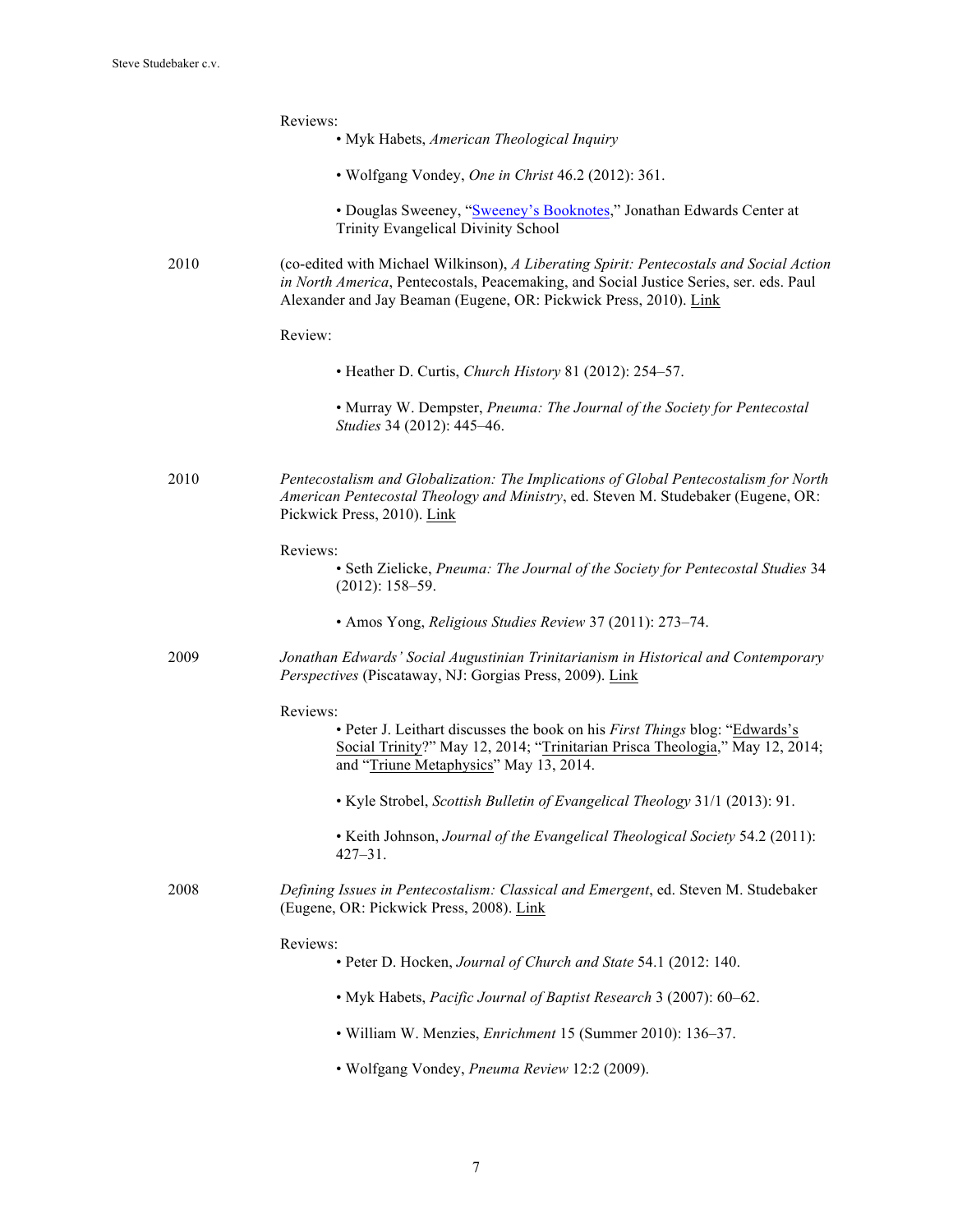• Shane Clifton, *Pneuma: The Journal of the Society for Pentecostal Studies*, 31 (2009): 113–14.

• Christopher Stephenson, H-Pentecostalism, H-Net Reviews. December, 2008.

| <b>Journal Articles</b> |                                                                                                                                                                                                                                                                                                   |
|-------------------------|---------------------------------------------------------------------------------------------------------------------------------------------------------------------------------------------------------------------------------------------------------------------------------------------------|
| 2014                    | (with Lee Beach) "Friend or Foe? The Role of the Scholar in Emerging Christianity,"<br>Theological Education 48.2 (2014): 43-56.                                                                                                                                                                  |
| 2012                    | (with Lee Beach) "Emerging Churches in Post-Christian Canada," Religions (Special<br>Issue: Progressive Evangelicalism) 3.3 (2012): 862–79. Link to article.                                                                                                                                      |
| 2011                    | "The Plausibility of the Independent Origins of Canadian Pentecostalism: Winds from the<br>North." Pneuma: The Journal of the Society for Pentecostal Studies 33 (2011): 417-25.                                                                                                                  |
| 2010                    | "Clark Pinnock: A Canadian Charismatic Pilgrim." Canadian Journal of Pentecostal-<br>Charismatic Christianity 1 (2010): 1-29.                                                                                                                                                                     |
| 2010                    | "The Pathos of Theology as a Pneumatological Derivative or a Poiemata of the Spirit? A<br>Review Essay of Reinhard Hütter's Pneumatological and Ecclesiological Vision of<br>Theology." Pneuma: The Journal of the Society for Pentecostal Studies 32 (2010): 269-<br>82.                         |
| 2009                    | (with Michael Wilkinson) "A Liberating Spirit: Liberation Theology and the Pentecostal<br>Movement." The Ecumenist: A Journal of Theology, Culture, and Society (2009): 1-8.                                                                                                                      |
| 2008                    | "The Spirit in Creation: A Unified Theology of Grace and Creation Care." Zygon:<br>Journal of Religion and Science (2008): 943-60.                                                                                                                                                                |
| 2008                    | "Integrating Social and Augustinian Theories of Divine Person: A Proposal from the<br>Theology of Jonathan Edwards and David Coffey." Canadian Evangelical Review 34-35<br>(Fall 2007-Spring 2008): 3-19.                                                                                         |
| 2007                    | "Theology: A Question of Discipleship." McMaster Journal of Theology and Ministry 8<br>$(2007)$ : 9–22. This is a publication of the lecture I presented at the service for my<br>installation as professor of Systematic and Historical Theology at McMaster Divinity<br>College March 28, 2007. |
| 2006                    | "Integrating Pneumatology and Christology: A Trinitarian Modification of Clark H.<br>Pinnock's Spirit Christology." Pneuma: The Journal of the Society for Pentecostal<br>Studies 27 (2006): 5-20.                                                                                                |
| 2005                    | "Jonathan Edwards' Pneumatological Concept of Grace and Dispositional Soteriology:<br>Resources for an Evangelical Inclusivism." Pro Ecclesia 14 (2005): 324-39.                                                                                                                                  |
| 2004                    | "Supreme Harmony or Supreme Disharmony? An Analysis of Amy Plantinga Pauw's<br>'The Supreme Harmony of All': The Trinitarian Theology of Jonathan Edwards." Article<br>Review for Scottish Journal of Theology 57 (2004): 479-85.                                                                 |
| 2004                    | "The Mode of Divine Knowledge in Reformation Arminianism and Open Theism."                                                                                                                                                                                                                        |
| 2003                    | Journal of the Evangelical Theological Society 47 (2004): 469-80.<br>"Jonathan Edwards' Social Augustinian Trinitarianism: An Alternative to a Recent<br>Trend." Scottish Journal of Theology 56 (2003): 268-85.                                                                                  |
| 2003                    | "Pentecostal Soteriology and Pneumatology." Journal of Pentecostal Theology 11.2<br>$(2003): 248 - 70.$                                                                                                                                                                                           |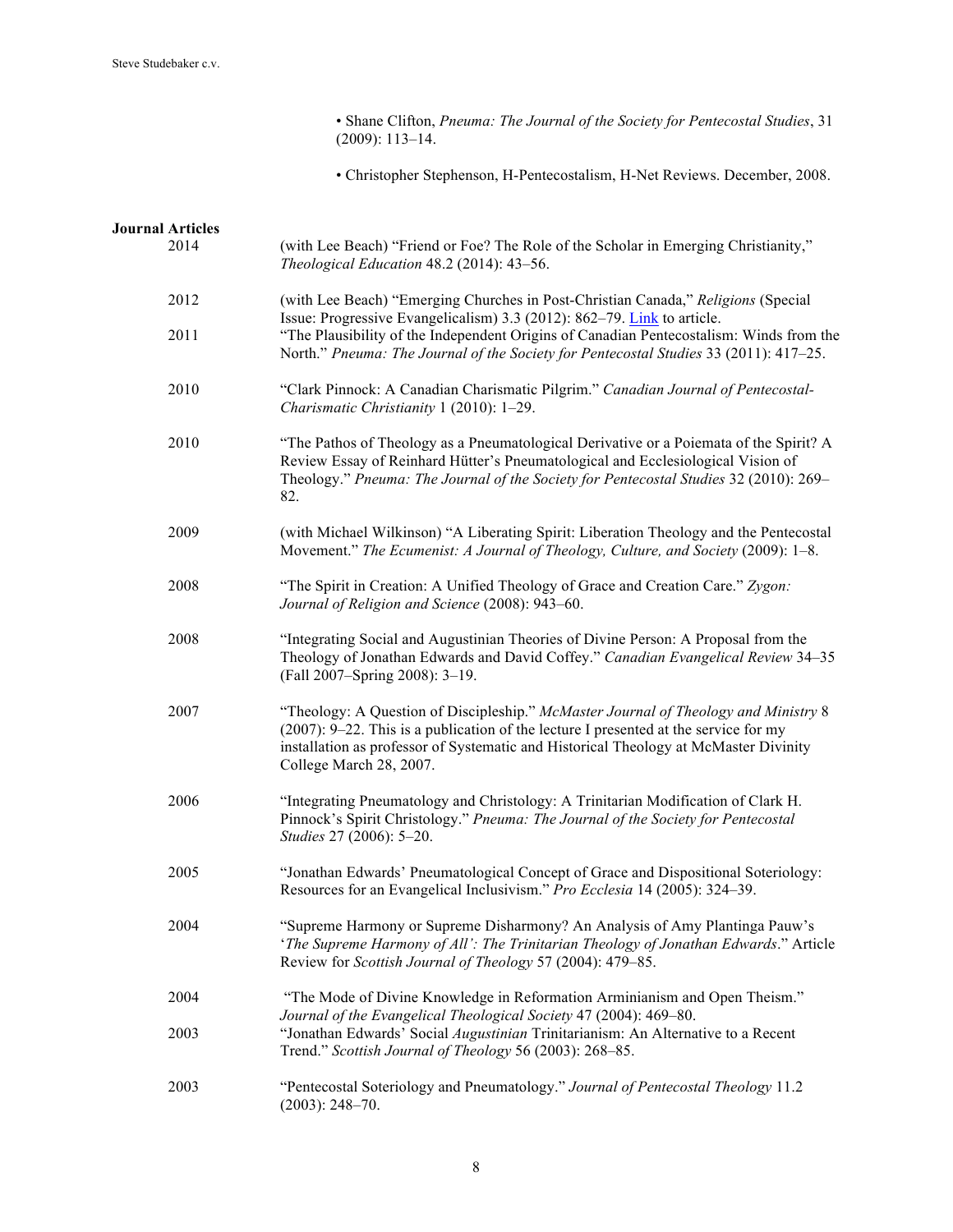| 1999                       | "Ex opere operato: A Proposal for Lutheran and Catholic Unity." One in Christ 35<br>$(1999): 326 - 38.$                                                                                                                                                                                                                                                                                                                 |
|----------------------------|-------------------------------------------------------------------------------------------------------------------------------------------------------------------------------------------------------------------------------------------------------------------------------------------------------------------------------------------------------------------------------------------------------------------------|
| <b>Book Essays</b><br>2017 | "Beyond the Ecumenical Impasses of Classical Pentecostalism and Charismatic<br>Experience." In Christian Unity and Pentecostal Faith, ed. Peter Hocken, Tony Richie,<br>and Christopher Stephenson, Global Pentecostal and Charismatic Studies Series (Leiden:<br>Brill, 2017), in-press.                                                                                                                               |
| 2017                       | (with Lee Beach) "From Monks to Punks: Emerging Christianity in Canada." In<br>Emerging Christianity, ed. Randall Reed and Michael Zbaraschuk (Eugene, OR:<br>Cascade, 2017), in-press.                                                                                                                                                                                                                                 |
| 2016                       | "Soteriology: A Story of the Spirit," in Third Article Theology: A Pneumatological<br>Dogmatics, ed. Myk Habets, 233-49 (Minneapolis: Fortress Academic, 2016).                                                                                                                                                                                                                                                         |
| 2015                       | "God as Being and as Trinity: Pentecostal-Tillichian Interrogations." In Paul Tillich and<br>Pentecostal Theology: Spiritual Presence and Spiritual Power, ed. Nimi Wariboko and<br>Amos Yong, 58-70 (Bloomington and Indianapolis: Indiana University Press, 2015).                                                                                                                                                    |
| 2013                       | "Toward a Pneumatological Trinitarian Theology: Amos Yong, the Spirit, and the<br>Trinity." In The Theology of Amos Yong and the New Face of Pentecostal Scholarship:<br>Passion for the Spirit, ed. Wolfgang Vondey and Martin W. Mittelstadt, 83-101 (Leiden:<br>Brill, 2013).                                                                                                                                        |
| 2013                       | Translation into German of "Pentecostal Soteriology and Pneumatology," by Jörg<br>Haustein and Giovanni Maltese for a German anthology of Pentecostal theology<br>(Vandenhoeck & Ruprecht). Article originally published in Journal of Pentecostal<br>Theology 11.2 (2003): 248-70.                                                                                                                                     |
| 2013                       | "From Doctoral Program to Classroom." Those Who Can, Teach, ed. Stanley E. Porter,<br>177-91 (Eugene, OR: Pickwick: 2013).                                                                                                                                                                                                                                                                                              |
| 2012                       | "Reflections on the Church Then and Now." In The Church: Then and Now, ed. Stanley<br>E. Porter and Cynthia Long Westfall, 218-39 (Pickwick, 2012).                                                                                                                                                                                                                                                                     |
| 2011                       | "Christian Mission and the Religions as Participation in the Spirit of Pentecost." The<br>Wide Reach of the Spirit: Renewal and Theology of Mission in a Religiously Plural<br>World, ed. Amos Yong and Clifton Clarke, Asbury Theological Seminary Series in<br>Christian Revitalization - Pentecostal/Charismatic section, 71-94 (Lexington, KY:<br>Emeth Press, 2011).                                               |
| 2011                       | "Baptism among Pentecostals" and "Response." In Baptism: Historical, Theological, and<br>Pastoral Perspectives, ed. Gordon L. Heath and James D. Dvorak, 201-24 (Eugene, OR:<br>Wipf & Stock, 2011).                                                                                                                                                                                                                    |
| 2010                       | "Creation Care as 'Keeping in Step with the Spirit," and "Pentecostal Social Action: An<br>Introduction" (with Michael Wilkinson). In A Liberating Spirit: Pentecostals and Social<br>Action in North America, ed. Michael Wilkinson and Steven M. Studebaker;<br>Pentecostals, Peacemaking, and Social Justice Series, ser. eds. Paul Alexander and Jay<br>Beaman, 248–63 and 1–19 (Eugene, OR: Pickwick Press, 2010). |
| 2010                       | "Globalization and Spirit Baptism" and "Introduction: Globalization, Global Christianity,                                                                                                                                                                                                                                                                                                                               |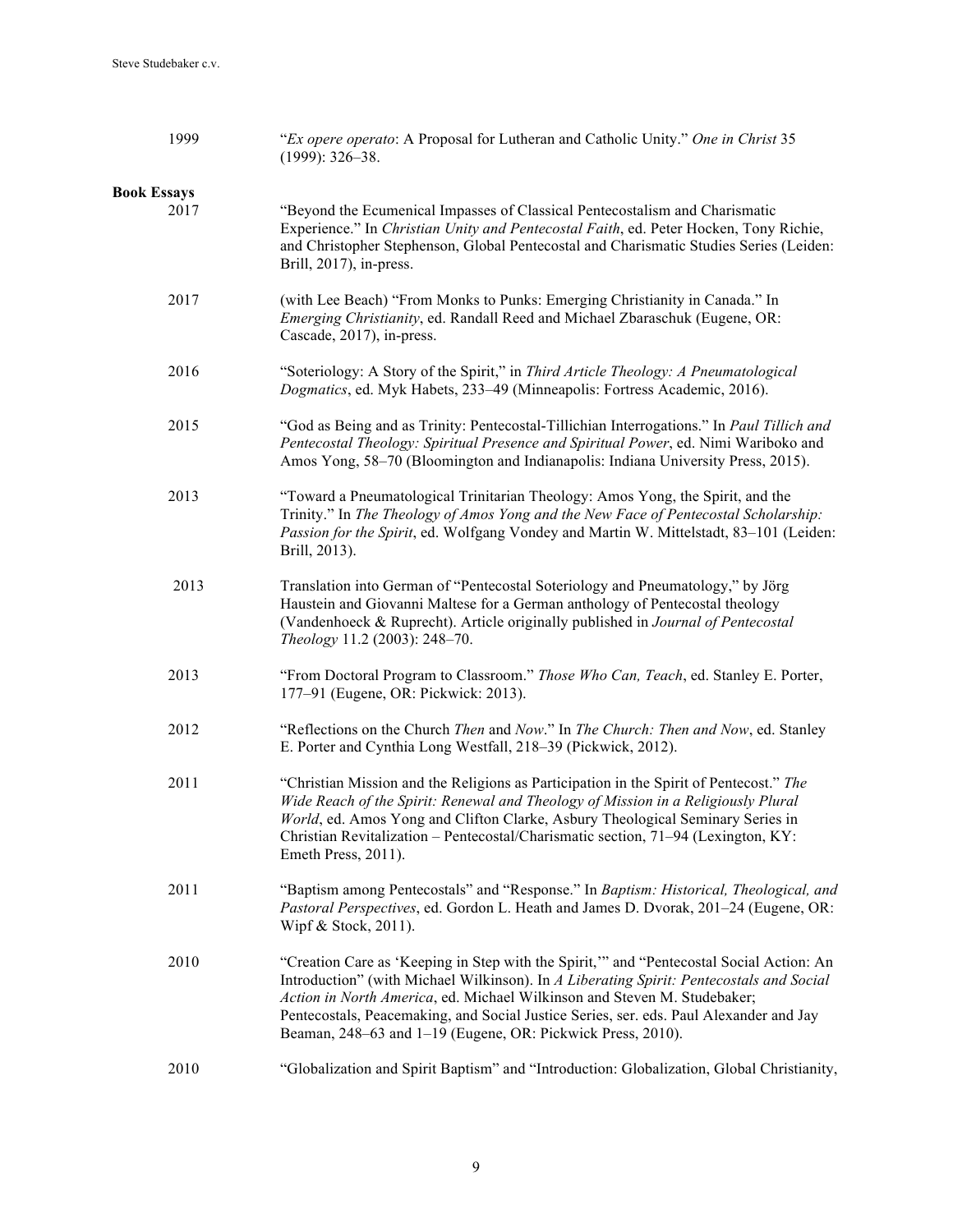|                                   | and Global Pentecostalism" (with Nikola T. Caric). In Pentecostalism and Globalization:<br>The Implications of Global Pentecostalism for North American Pentecostal Theology and<br>Ministry, ed. Steven M. Studebaker, 87-108 and 1-25 (Pickwick Press, 2010).                                             |
|-----------------------------------|-------------------------------------------------------------------------------------------------------------------------------------------------------------------------------------------------------------------------------------------------------------------------------------------------------------|
| 2008                              | "Introduction: Classical and Emergent Pentecostal Theology" and "Beyond Tongues: A<br>Pentecostal Theology of Grace." In Defining Issues in Pentecostalism: Classical and<br>Emergent, ed. Steven M. Studebaker (Eugene, OR: Pickwick Press, 2008), 1-10 and 46-<br>68.                                     |
| 2008                              | "Jonathan Edwards' Trinitarian Theology in the Context of the Early-Enlightenment<br>Deist Controversy." In The Contribution of Jonathan Edwards to American Culture and<br>Society: Essays on America's Spiritual Founding Father, ed. Richard A. S. Hall, 281-<br>301 (Lewiston, NY: Mellen Press, 2008). |
| Dictionary & Encyclopedia Entries |                                                                                                                                                                                                                                                                                                             |
| 2010                              | "Jonathan Edwards." In Dictionary of Christian Spirituality, ed. Glen G. Scorgie (Grand<br>Rapids: Zondervan Academic, 2010), 421-22.                                                                                                                                                                       |
| 2008                              | Core Article: "Pentecostalism." In The Encyclopedia of Christian Civilization, ed.<br>George T. Kurian, 4 vols. Oxford: Blackwell. 3:1802-9.                                                                                                                                                                |
| 2008                              | Bio-Bibliographical Essay: "Jonathan Edwards." In Encyclopedia of Christian Literature,<br>ed. George T. Kurian and James D. Smith, III. Peabody, MA: Hendrickson.                                                                                                                                          |
| <b>Book Reviews</b>               |                                                                                                                                                                                                                                                                                                             |
| 2015                              | Review of Trinity after Pentecost, by William P. Atkinson, for Pneuma: Journal of the<br>Society for Pentecostal Studies 37 (2015): 151-53.                                                                                                                                                                 |
| 2014                              | Review of The Holy Spirit-In Biblical Teaching through the Centuries and Today, by<br>Anthony C. Thiselton, for Journal of Theological Studies 65 (2014): forthcoming.                                                                                                                                      |
| 2014                              | Review of Theological Hermeneutics in the Classical Pentecostal Tradition: A<br>Typological Account, by L. William Oliverio, for Themelios 39 (2014): forthcoming.                                                                                                                                          |
| 2014                              | Review of Practicing the Faith: The Ritual Lie of Pentecostal-Charismatic Christians, by<br>Martin Lindhardt, for Pneuma: Journal of the Society for Pentecostal Studies 36 (2014):<br>forthcoming.                                                                                                         |
| 2010                              | Review of The Trinity-Life of God, Hope for Humanity: Towards a Theology of<br>Communion, by Thomas J. Norris, for Pneuma: Journal of the Society for Pentecostal<br>Studies 32 (2010): 159-60.                                                                                                             |
| 2009                              | Review of Peace to War: Shifting Allegiances in the Assemblies of God, by Paul<br>Alexander, for H-Pentecostalism, H-Net Humanities and Social Sciences Online.                                                                                                                                             |
| 2009                              | Booknote of Understanding Jonathan Edwards: An Introduction to America's<br>Theologian, ed. Gerald R. McDermott, for Religious Studies Review 35 (2009): 160-61.                                                                                                                                            |
| 2009                              | Booknote of Faith Comes by Hearing: A Response to Inclusivism, eds. Christopher W.<br>Morgan and Robert A. Peterson, for Religious Studies Review 35:1 (2009): 42.                                                                                                                                          |
| 2009                              | Review of He Who Gives Life: The Doctrine of the Holy Spirit, by Graham A. Cole, for<br>Pneuma: Journal of the Society for Pentecostal Studies 31 (2009): 146-47.                                                                                                                                           |
| 2007                              | Review of Truth Aflame: Theology for the Church in Renewal, by Larry D. Hart, for<br>Pneuma: Journal of the Society for Pentecostal Studies 28 (2007): 345-46.                                                                                                                                              |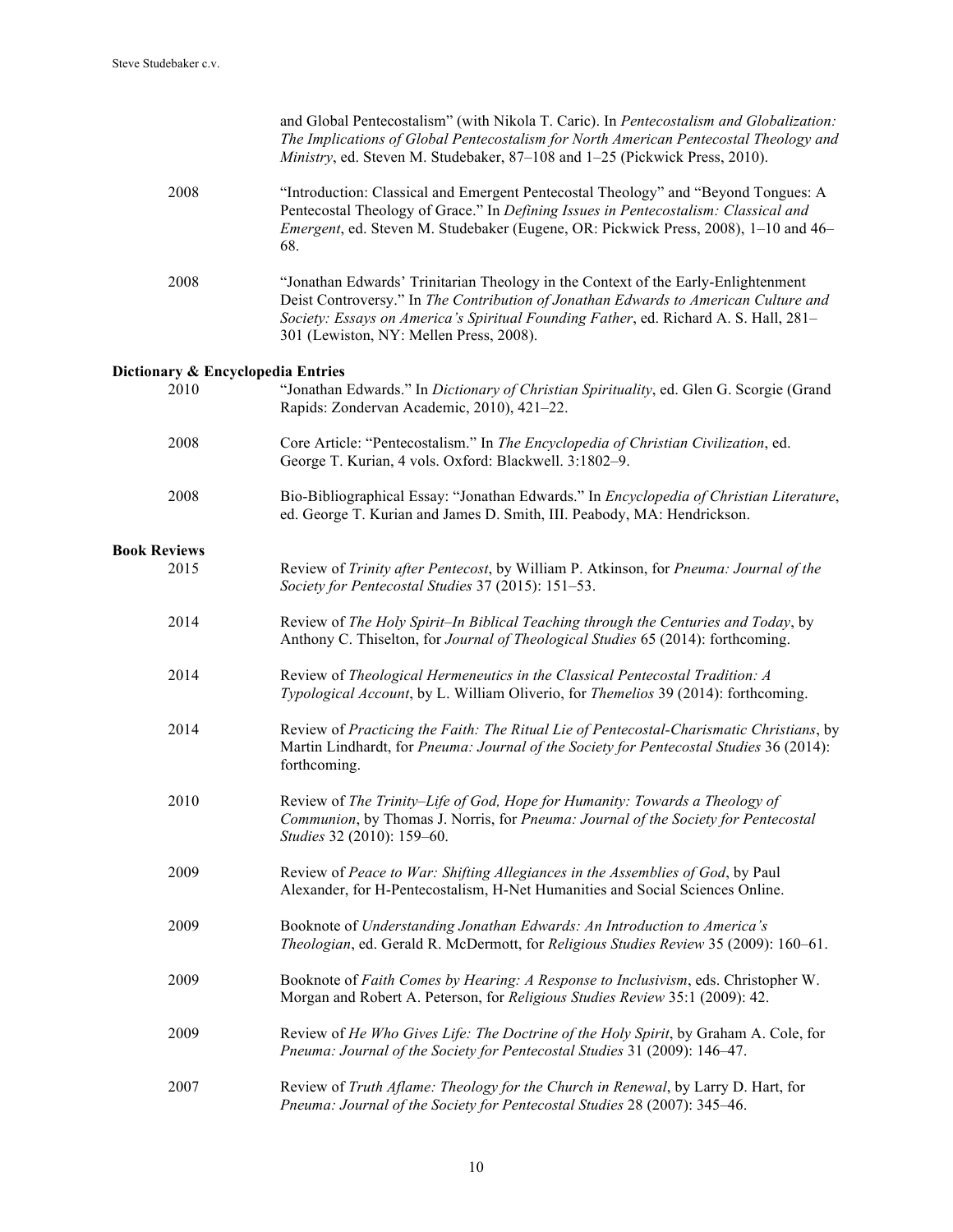| 2006                                  | Booknote of The Benefits of Providence: A New Look at Divine Sovereignty, by James S.<br>Spiegel, for Religious Studies Review 32 (2006): 180.                                                                                                                                                                                                                                                                                                                                    |
|---------------------------------------|-----------------------------------------------------------------------------------------------------------------------------------------------------------------------------------------------------------------------------------------------------------------------------------------------------------------------------------------------------------------------------------------------------------------------------------------------------------------------------------|
| 2006                                  | Booknote of Scripture Alone: The Evangelical Doctrine, by R. C. Sproul, for Religious<br>Studies Review 32 (2006): 111.                                                                                                                                                                                                                                                                                                                                                           |
| 2005                                  | Booknote of An Absolute Sort of Certainty: The Holy Spirit and the Apologetics of<br>Jonathan Edwards, by Stephen J. Nichols, for Religious Studies Review 30 (2005):<br>forthcoming.                                                                                                                                                                                                                                                                                             |
| 2004                                  | Review of Rediscovering the Triune God: The Trinity in Contemporary Theology, by<br>Stanley J. Grenz, for Pneuma: Journal of the Society for Pentecostal Studies 25 (2004):<br>396-98.                                                                                                                                                                                                                                                                                            |
| 2004                                  | Review of Encountering the Holy Spirit: Paths of Christian Growth and Service, by<br>French L. Arrington, for Pneuma: Journal of the Society for Pentecostal Studies 26<br>$(2004): 166 - 68.$                                                                                                                                                                                                                                                                                    |
| 2004                                  | Booknote of Jonathan Edwards: A Life, by George M. Marsden, for Religious Studies<br>Review 30:1 (2004): 79.                                                                                                                                                                                                                                                                                                                                                                      |
| 2004                                  | Review of 'The Supreme Harmony of All': The Trinitarian Theology of Jonathan                                                                                                                                                                                                                                                                                                                                                                                                      |
| 2002                                  | Edwards, by Amy Plantinga Pauw, for Fides et Historia 36 (2004): 156-57.<br>Booknote of God of Grace and God of Glory: An Account of the Theology of Jonathan<br>Edwards, by Stephen R. Holmes, for Religious Studies Review 28.1 (2002): 56.                                                                                                                                                                                                                                     |
| 2001                                  | Review of Jonathan Edwards Confronts the Gods: Christian Theology, Enlightenment<br>Religion, and Non-Christian Faiths, by Gerald R. McDermott, for Pneuma: Journal of<br>the Society for Pentecostal Studies 23 (2001): 166-68.                                                                                                                                                                                                                                                  |
| 2001                                  | Review of Edwards in Our Time: Jonathan Edwards and the Shaping of American<br>Religion, ed. Sang Hyun Lee and Allen C. Guelzo, for Journal of the Evangelical<br>Theological Society 44 (2001): 365-66.                                                                                                                                                                                                                                                                          |
| 2000                                  | Review of What Happens in Holy Communion? by Michael Welker, for Pneuma:<br>Journal of the Society for Pentecostal Studies 22 (2000): 337-40.                                                                                                                                                                                                                                                                                                                                     |
| <b>Lectures and Conference Papers</b> |                                                                                                                                                                                                                                                                                                                                                                                                                                                                                   |
| 2017                                  | Annual Walter J. Hollenweger Lecture, "The Spirit and the Atonement: Pentecostal<br>Challenges to the Christian Traditions." Co-Sponsored by The Cadbury Centre for the<br>Public Understanding of Religion and University of Birmingham Centre for Pentecostal<br>and Charismatic, University of Birmingham (Birmingham, UK), June 6, 2017.<br>http://www.birmingham.ac.uk/schools/ptr/departments/theologyandreligion/research/cpur<br>/news/2017/hollenweger-lecture-2017.aspx |
| 2017                                  | (with Lee Beach) "Emerging Christianity and the Future of Evangelicalism." Paper to be<br>presented at the Annual meeting of the Canadian-American Theological Association<br>(CCHSS), Ryerson University (Toronto, ON), May 28, 2017.                                                                                                                                                                                                                                            |
| 2017                                  | "Pneumatological Realism: A Proposal for a Pentecostal Political Theology." Paper<br>presented at the annual meeting of the Society for Pentecostal Studies (St. Louis, MO),<br>March 9-11, 2017.                                                                                                                                                                                                                                                                                 |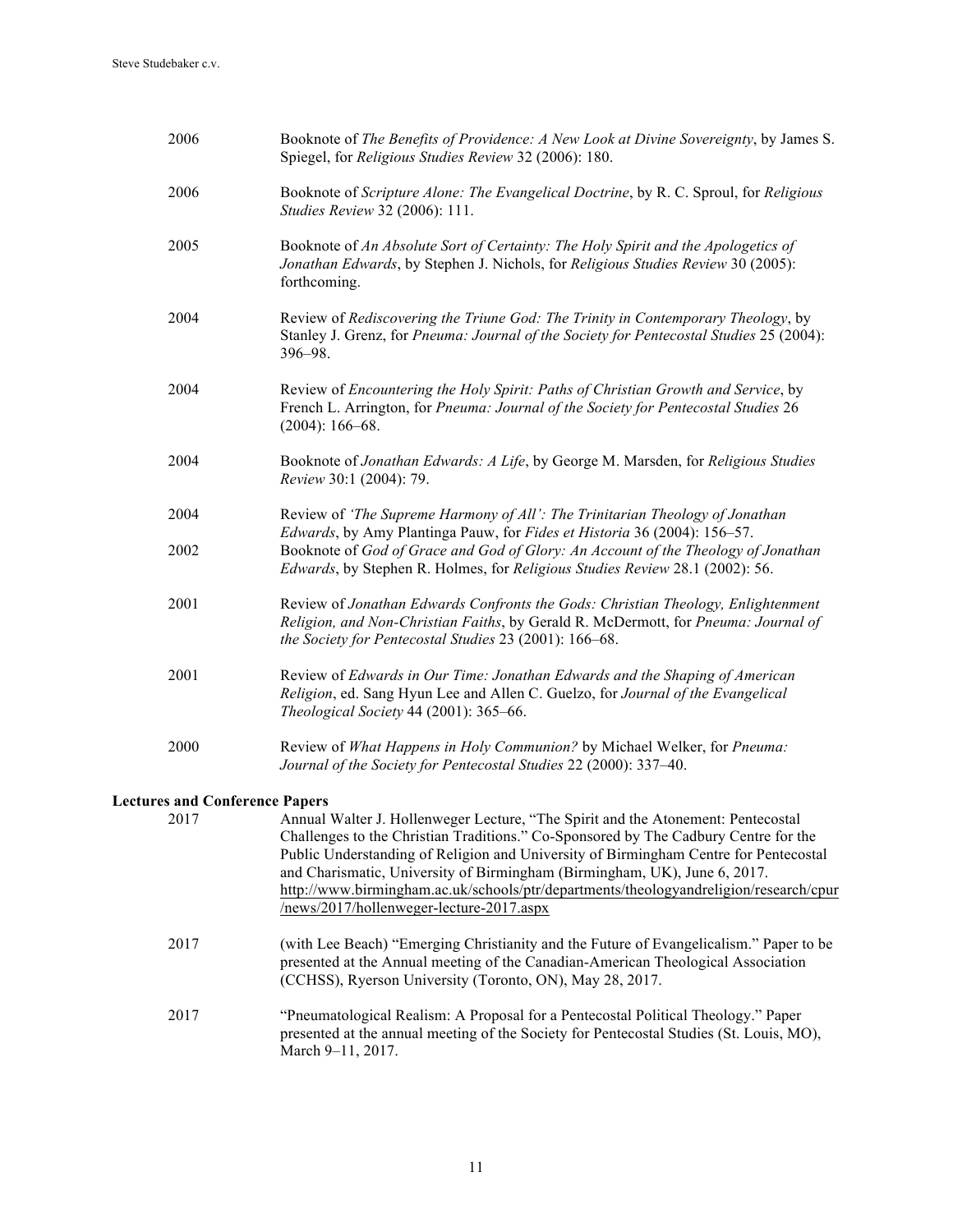| 2015 | (with Lee Beach) "From Monks to Punks: Emerging Christianity in Canada," The<br>Emerging Church, Millennials, and Religion Seminar, 2015 Annual Meeting of the<br>American Academy of Religion (Atlanta, GA), November 21-24, 2015.                                                                                                            |
|------|------------------------------------------------------------------------------------------------------------------------------------------------------------------------------------------------------------------------------------------------------------------------------------------------------------------------------------------------|
| 2012 | (with Lee Beach, collaborator on Lilly Grant project—emerging Canadian Christianity)<br>"Friend or Foe? The Role of the Scholar in Emerging Christianity." Paper presented at<br>the annual meeting of the Canadian Evangelical Theological Association, Congress of<br>Humanities and Social Sciences, (Kitchner-Waterloo, ON), May 27, 2012. |
| 2010 | "From Spirit Baptism to the Trinitarian God." Paper presented at the annual meeting of<br>the Society for Pentecostal Studies, North Central University (Minneapolis, MN), March<br>$4-6, 2010.$                                                                                                                                               |
| 2010 | "Clark Pinnock: A Canadian Charismatic Pilgrim." Paper presented at the Canadian<br>Pentecostal Symposium, annual meeting of the Society for Pentecostal Studies, North<br>Central University (Minneapolis, MN), March 4-6, 2010.                                                                                                              |
| 2010 | "A Pentecostal Theology of Religions and Missions." Paper presented at Regent<br>University's Religious Pluralism and the Great Commission Colloquium (Virginia Beach,<br>VA), February 27, 2010.                                                                                                                                              |
| 2009 | "God suffers with Us in Christ." Paper presented at the McMaster Divinity College<br>Theology Conference (Hamilton, ON), May 9, 2009.                                                                                                                                                                                                          |
| 2008 | "Spirit Baptism in Global Perspective." Paper presented at the Pentecostal Forum at<br>McMaster Divinity College (Hamilton, ON), October 25, 2008.                                                                                                                                                                                             |
| 2008 | "Reflections on the Church Then and Now." Paper presented at the fourteenth annual H.<br>H. Bingham Colloquium in New Testament: "The Church: Then and Now," McMaster<br>Divinity College (Hamilton, ON), June 7, 2008.                                                                                                                        |
| 2008 | "Creation Care as Keeping in Step with the Spirit: A Trinitarian Theology of Creation<br>Care as Christian Formation." Paper presented at the seventeenth annual Wheaton<br>Theology Conference, Rediscovering the Trinity: Classic Doctrine and Contemporary<br>Ministry, Wheaton College (Wheaton, IL), April 10-12, 2008.                   |
| 2008 | "A Unified Theology of Grace and Creation Care." Paper presented at the joint annual<br>meeting of the Wesleyan Theological Society and the Society for Pentecostal Studies,<br>Duke University (Durham, NC), March 13-15, 2008.                                                                                                               |
| 2007 | "Grace in Trinitarian Perspective." Paper presented at the 59th annual meeting of the<br>Evangelical Theological Society (San Diego, CA), November 14-16, 2007.                                                                                                                                                                                |
| 2007 | "Analogia Pneumatologia: Searching for a Pneumatological Foundation of Pentecostal<br>Theology." Paper presented at the Theological Research Seminar, McMaster Divinity<br>College (Hamilton, ON), October 30, 2007.                                                                                                                           |
| 2007 | "J. H. King and a Pentecostal Theology of Religions: Proposing a Trajectory." Paper<br>presented at the 36th annual meeting of the Society for Pentecostal Studies, Lee<br>University (Cleveland, TN), March 8-10, 2007.                                                                                                                       |
| 2007 | "Beyond Tongues: A Pentecostal Theology of Grace." Paper presented at the Pentecostal<br>Forum at McMaster Divinity College (Hamilton, ON), February 10, 2007.                                                                                                                                                                                 |
| 2006 | "J. H. King and a Pentecostal Theology of Religions: Proposing a Trajectory." Paper                                                                                                                                                                                                                                                            |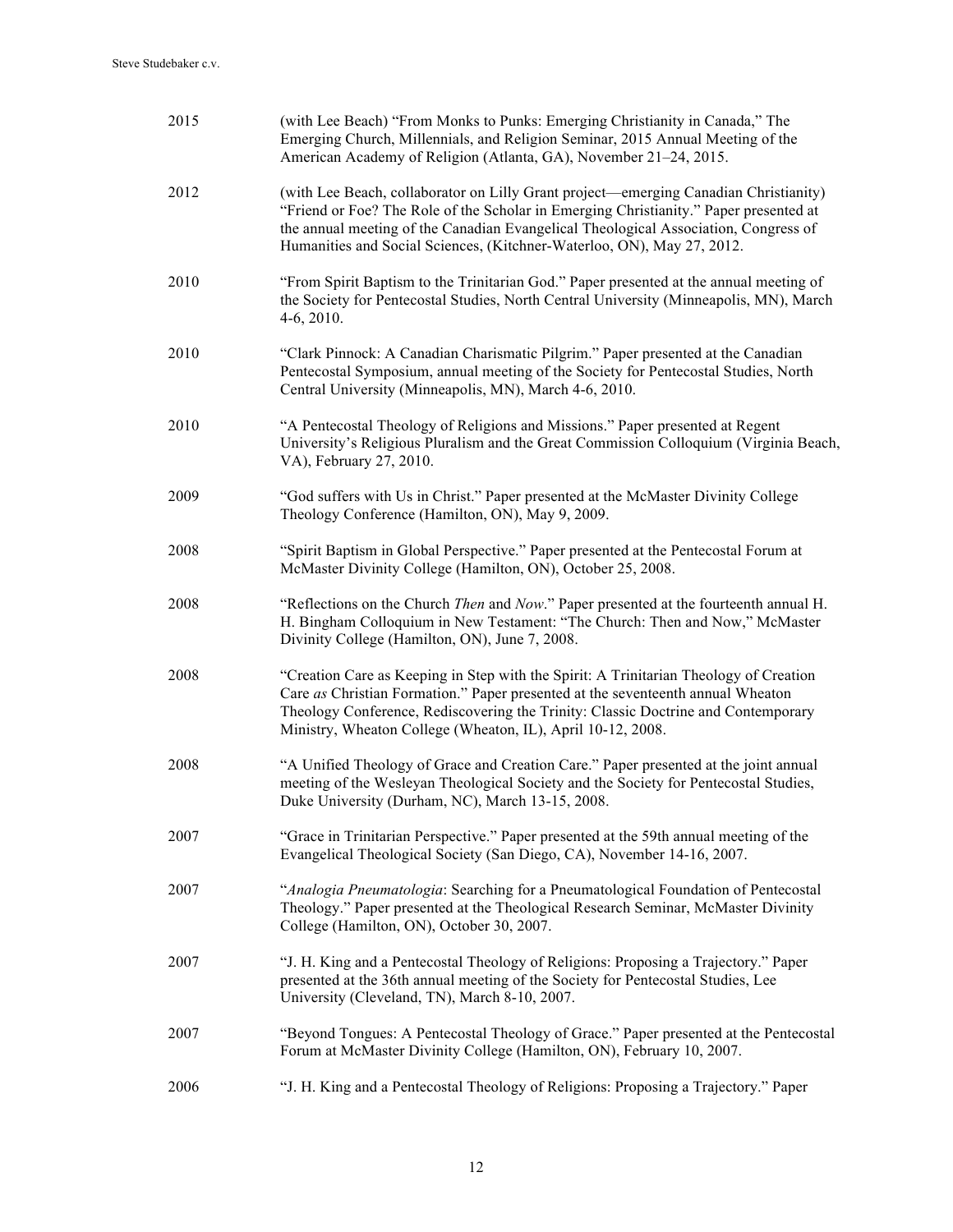|                            | presented at the Theological Research Seminar, McMaster Divinity College (Hamilton,<br>ON), November, 2006.                                                                                                                                                                                                                                                                                                                    |
|----------------------------|--------------------------------------------------------------------------------------------------------------------------------------------------------------------------------------------------------------------------------------------------------------------------------------------------------------------------------------------------------------------------------------------------------------------------------|
| 2005                       | "Spirit Christology and Ecumenical Convergence: A Comparison of the Spirit<br>Christologies of Jonathan Edwards and David M. Coffey." Paper presented at the 57th<br>annual meeting of the Evangelical Theological Society (Valley Forge, PA), November<br>16, 2005.                                                                                                                                                           |
| 2004                       | "Jonathan Edwards's Theories of Divine Person in the Context of the Early-<br>Enlightenment Trinitarian Controversy." Paper presented at the 56th annual meeting of<br>the Evangelical Theological Society (San Antonio, TX), November 17, 2004.                                                                                                                                                                               |
| 2003                       | "Jonathan Edwards's Trinitarian Theology in the Context of the Early-Enlightenment<br>Deist Controversy." Paper presented at The Northampton-Stockbridge Tercentenary<br>Celebration of the Birth of Jonathan Edwards (Northampton, Mass.), October 3-5, 2003.                                                                                                                                                                 |
| 2003                       | "Jonathan Edwards's Epistemology, Ontology, and Divine Ideas." Paper presented at the<br>Upper Midwest Regional Meeting of AAR/SBL/ASOR (St. Paul, MN), April 25-26,<br>2003.                                                                                                                                                                                                                                                  |
| 2003                       | "The Compatibility of Divine Knowledge in Reformation Arminianism and Open<br>Theism." Paper presented at the joint annual meeting of the Wesleyan Theological<br>Society and the Society for Pentecostal Studies (Wilmore, KY), March 20-22, 2003.                                                                                                                                                                            |
| 2002                       | "The Mode of Divine Knowledge in Reformation Arminianism and Open Theism."<br>Paper presented at the 54th annual meeting of the Evangelical Theological Society<br>(Toronto, ON), November 20, 2002.                                                                                                                                                                                                                           |
| 2001                       | "Pneumatology and Pentecostal Soteriology." Paper presented at the 30th annual meeting<br>of the Society for Pentecostal Studies, Oral Roberts University (Tulsa, OK), March 8-10,<br>2001.                                                                                                                                                                                                                                    |
| 2000                       | "Jonathan Edwards's Augustinian Trinitarian Theology." Paper presented at the 52nd<br>annual meeting of the Evangelical Theological Society (Nashville, TN), November 15-<br>17, 2000.                                                                                                                                                                                                                                         |
| 2000                       | "Jonathan Edwards's Pneumatological Concept of Grace: A Recommendation for a<br>Pentecostal Theology from a Reformed Puritan." Paper presented at the 29th annual<br>meeting of the Society for Pentecostal Studies, Northwest College (Kirkland, WA),<br>March 2000.                                                                                                                                                          |
| <b>Panel Presentations</b> |                                                                                                                                                                                                                                                                                                                                                                                                                                |
| 2016                       | Organized panel with Amos Yong—The Spirit from the Great Awakenings through<br>Azusa: Pentecostal Receptions of Edwards' Pneumatology—and presented paper<br>"Edwards' Progressive and proto-Pentecostal Pneumatology," co-sponsored by Christian<br>Systematic Theology Section and Pentecostal-Charismatic Movements Group, annual<br>meeting of the American Academy of Religion (San Antonio, TX) November 19–22,<br>2016. |
| 2016                       | Organized and chaired panel, "Divine Affections and Aesthetics—Edwards, Pentecostals,<br>and the Spirit of Worship," annual meeting of the Society for Pentecostal Studies (San<br>Dimas, CA) March 10-12, 2016.                                                                                                                                                                                                               |
| 2016                       | Presented paper on Christian Ethics Panel Discussion, "Glossolalia," annual meeting of<br>the Society for Pentecostal Studies (San Dimas, CA) March 10-12, 2016.                                                                                                                                                                                                                                                               |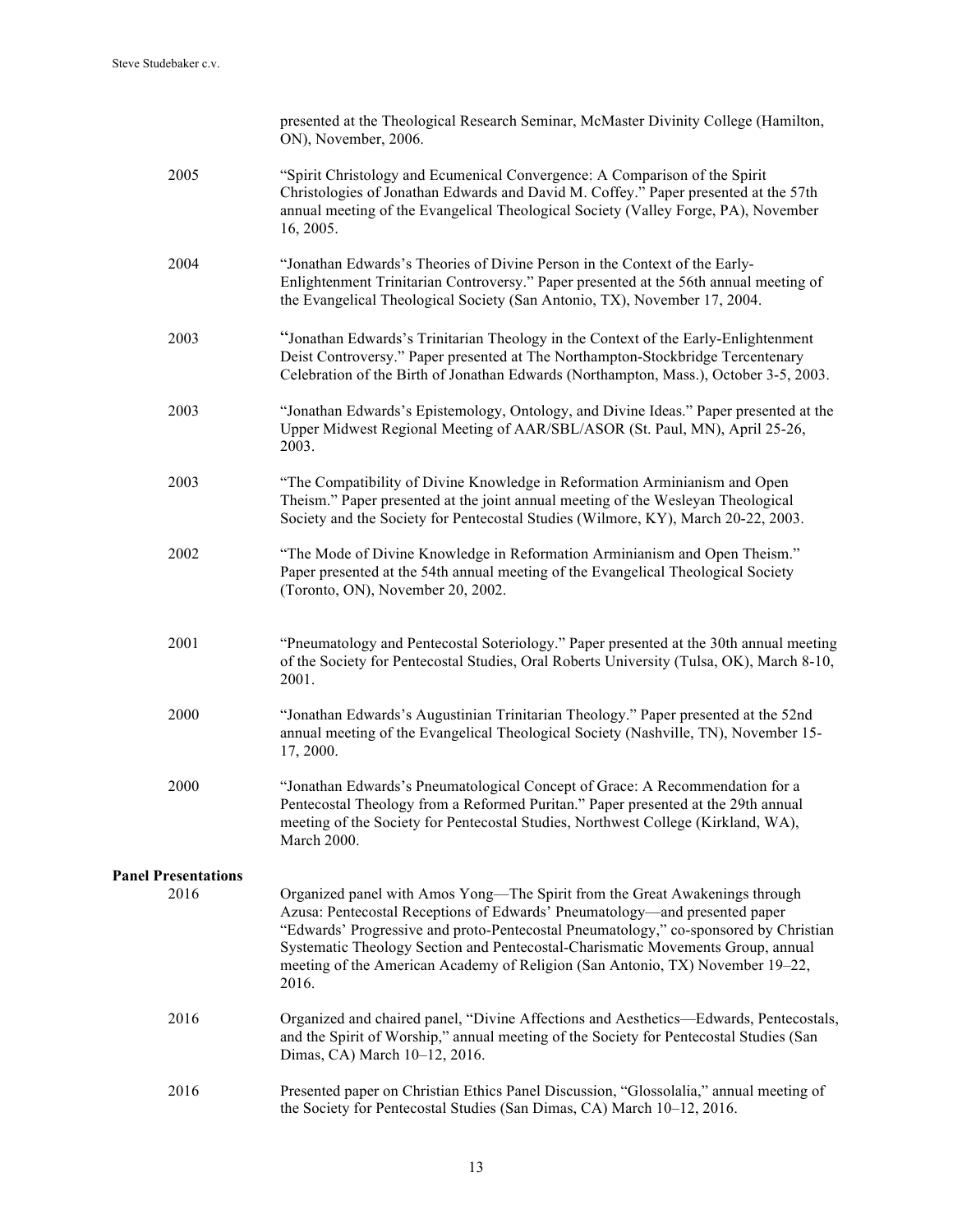| 2015                                                         | Panel presentation and discussion: What specific insights do Catholics and Evangelicals<br>bring to the theological interpretation of evolution? With Ephraim Radner and Jeremy<br>Wilkins. Symposium: "Creatures of God: Theological Anthropology in the Context of<br>Evolution-A Catholic-Evangelical Dialogue," Wycliffe College (University of Toronto)<br>January 23, 2015.                                                                                                                      |
|--------------------------------------------------------------|--------------------------------------------------------------------------------------------------------------------------------------------------------------------------------------------------------------------------------------------------------------------------------------------------------------------------------------------------------------------------------------------------------------------------------------------------------------------------------------------------------|
| 2011                                                         | Respondent to papers on the topic of "Multicultural-izing Pentecostal Studies:<br>Reflections on the Canadian Experience," Canadian Pentecostal Symposium, annuam<br>meeting of the Society for Pentecostal Studies (Memphis, TN), March 10-13, 2011.                                                                                                                                                                                                                                                  |
| 2011                                                         | Respondent on panel discussion of Wolgang Vondey's Beyond Pentecostalism. Annual<br>Meeting of the Society for Pentecostal Studies (Memphis, TN) March 10–13, 2011.                                                                                                                                                                                                                                                                                                                                    |
| 2009                                                         | Respondent on panel, "Origins and Identity of Pentecostalism in Canada," Annual<br>Meeting of the American Academy of Religion (Montreal, QC) 2009.                                                                                                                                                                                                                                                                                                                                                    |
| 2004                                                         | Presented paper, "Critical Confessionalism: Text selection and Teaching Methods within<br>the Context of Confessionalism," on panel discussing the topic of "Christian Faith and<br>the Historian's Vocation," 24th biennial meeting of the Conference on Faith and History,<br>Hope College (Holland, MI), October 14-16, 2004.                                                                                                                                                                       |
| 2004                                                         | Presented paper, "Pentecostal Experience intimating Pentecostal Theology," on panel<br>discussing the topic of "The Pentecostal Way of doing Theology: Method and Manner,"<br>33rd annual meeting of the Society for Pentecostal Studies, Marquette University<br>(Milwaukee, WI), March 11-13, 2004.                                                                                                                                                                                                  |
| 2002                                                         | Presented paper, "A Young Theologian's Theological Reflections on Pentecostal<br>Ecumenism," on panel discussing the Roman Catholic and Pentecostal Ecumenical<br>Dialogue, 31st annual meeting of the Society for Pentecostal Studies, Southeastern<br>University (Lakeland, FL), March 14-16, 2002.                                                                                                                                                                                                  |
| <b>Conference Organization and Leadership</b><br>$2016 - 17$ | Co-organizer with Gord Heath for fall 2017 conference, The Reformation: Then and<br>Now.                                                                                                                                                                                                                                                                                                                                                                                                               |
| 2016                                                         | Organized and hosted conference, Pentecostal Ministry and Theology in Post-Christian<br>and Multicultural Canada, McMaster Divinity College (Hamilton, ON), January 29,<br>2016.                                                                                                                                                                                                                                                                                                                       |
| 2012                                                         | Co-director (with Richard J. Middleton) of the McMaster Divinity College and Canadian<br>Evangelical Theology Conference, "New Voices in Canadian Evangelical Theology,"<br>McMaster Divinity College (Hamilton, ON), October 20, 2012.                                                                                                                                                                                                                                                                |
| 2011                                                         | Organized with Gordon Heath and Kevin Kirk the 2011 McMaster Divinity College<br>Theology Conference, "Globalization and Christian Faith and Ministry," McMaster<br>Divinity College (Hamilton, ON), June 11, 2011. Featured speaker (three plenary<br>sessions): Philip Jenkins. Parallel sessions by Peter Althouse, Lee Beach, Janet Clark,<br>Brian Clarke, Prince Conteh, Gord Heath, Michael Knowles, Stuart Macdonald, Christof<br>Sauer, Steve Studebaker, Wafik Wahba, and Michael Wilkinson. |
| 2009                                                         | Organized (along with Jim Peterson, Phil Zylla, and Gord Heath) the 2009 McMaster<br>Divinity College Theology Conference, "The Dark Night of the Soul: Theological and<br>Pastoral Resources for the Suffering," McMaster Divinity College (Hamilton, ON), May<br>9, 2009.                                                                                                                                                                                                                            |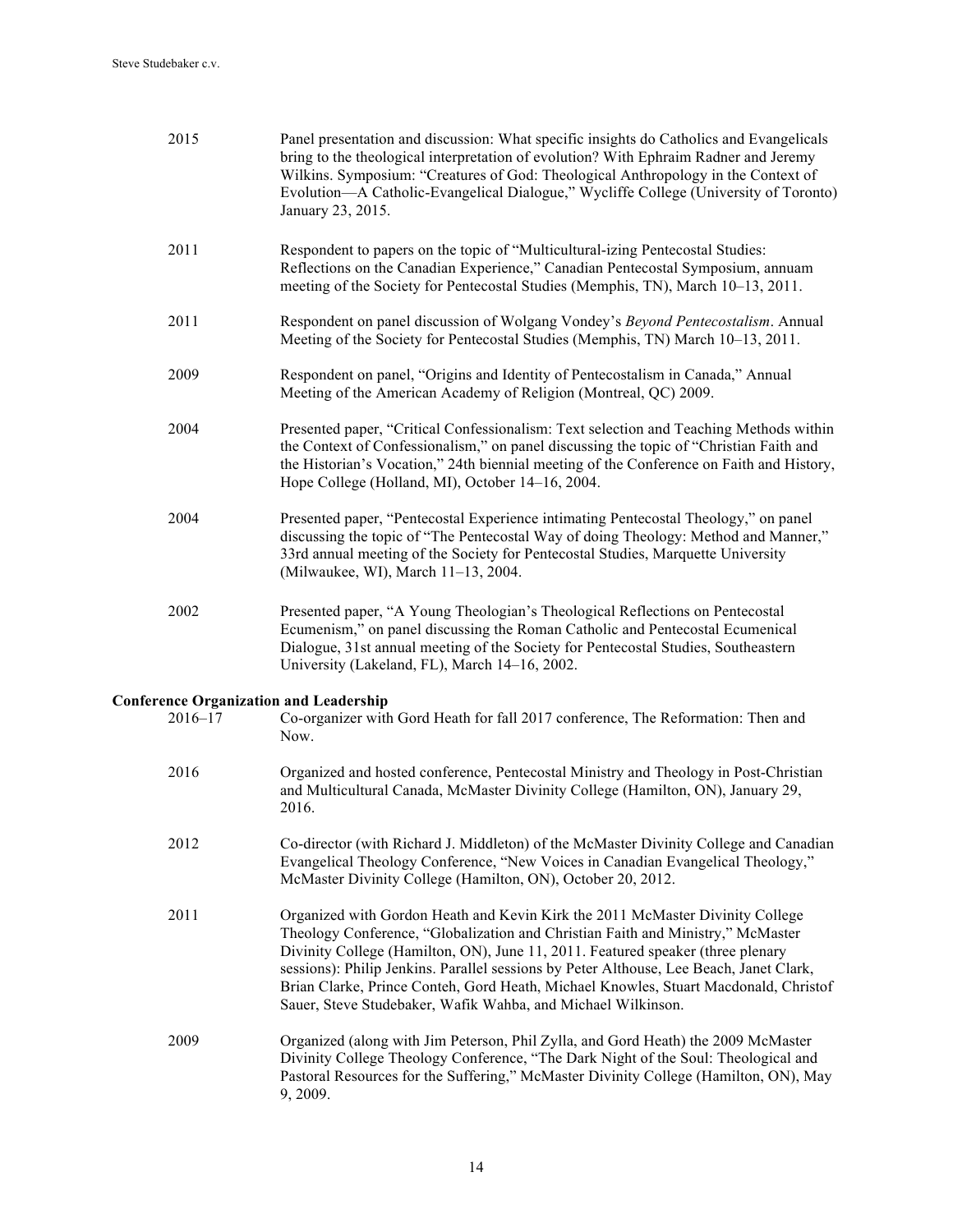| 2008                                  | Organized and moderated the second McMaster Divinity College Pentecostal Forum:<br>The Many Faces of Pentecostalism: Pentecostalism and Globalization, McMaster<br>Divinity College (Hamilton, ON), October 25, 2008. Presenters include Allan Anderson,<br>Michael Wilkinson, Byron Klaus, Randall Holm, Joanne Pepper, Steve Studebaker, and<br>David Reed.     |
|---------------------------------------|-------------------------------------------------------------------------------------------------------------------------------------------------------------------------------------------------------------------------------------------------------------------------------------------------------------------------------------------------------------------|
| 2007                                  | Organized and moderated inaugural McMaster Divinity College Pentecostal Forum:<br>Defining Issues in Pentecostalism—Classical and Emerging, McMaster Divinity College<br>(Hamilton, ON), February 10, 2007. Presenters included: Frank Macchia, Amos Yong,<br>Steve Studebaker, Andrew Gabriel, Roger Stronstad, Martin Mittlestad, and Cynthia<br>Long Westfall. |
| <b>Professional Work and Writings</b> |                                                                                                                                                                                                                                                                                                                                                                   |
| $2008 -$                              | Advisory Member on the Editorial Board of the Canadian Journal of<br>Pentecostal-Charismatic Christianity.                                                                                                                                                                                                                                                        |
| 2017                                  | Journal article referee for Modern Theology.                                                                                                                                                                                                                                                                                                                      |
| 2017                                  | "Is Christ Relevant to Politics," in Faith Today March/April 2017, pp. 30-34, cover story<br>with Ephraim Radner, John Stackhouse, and Miroslav Volf.                                                                                                                                                                                                             |
| 2017                                  | Journal article referee for Political Theology.                                                                                                                                                                                                                                                                                                                   |
| 2016                                  | US Election night panel commentary for Lorna Dueck's CTV program.                                                                                                                                                                                                                                                                                                 |
| 2016                                  | Interviewed by Andrea Bennett and Kim Fu for their research project on religious<br>experience (October 6).                                                                                                                                                                                                                                                       |
| 2016                                  | Participant in AAAS Science for Seminaries Faculty Enrichment Retreat at Timberline<br>Lodge, OR, July 18-21, 2016.                                                                                                                                                                                                                                               |
| 2016                                  | Journal article referee for Political Theology.                                                                                                                                                                                                                                                                                                                   |
| 2014                                  | Online resource development for Baylor University Press: Amos Yong's, Renewing<br>Christian Theology.                                                                                                                                                                                                                                                             |
| 2014                                  | Manuscript referee for Oxford University Press.                                                                                                                                                                                                                                                                                                                   |
| 2014                                  | Manuscript referee for Palgrave Macmillan.                                                                                                                                                                                                                                                                                                                        |
| 2014                                  | Manuscript referee for T & T Clark.                                                                                                                                                                                                                                                                                                                               |
| 2013                                  | Blog post, "Syria: A Foreign Policy of Presidential Prestige," The Bayview Review,<br>September 9, 2013.                                                                                                                                                                                                                                                          |
| 2013                                  | Plenary address, "Servants of Christ, Servants of Caesar: Responding to the Challenge of<br>Western Decline," for the Ravi Zacharias Summer School, "Light in Dark Places" (July,<br>2013).                                                                                                                                                                       |
| 2013                                  | External examiner for David Trementozzi's dissertation ("Renewing the Christian<br>Doctrine of Salvation: Toward a Dynamic, Holistic, and Transformational Soteriology),<br>Regent University. Primary reader: Amos Yong.                                                                                                                                         |

2013 External Examiner for Reita Yazawa's dissertation ("The Covenant of Redemption in the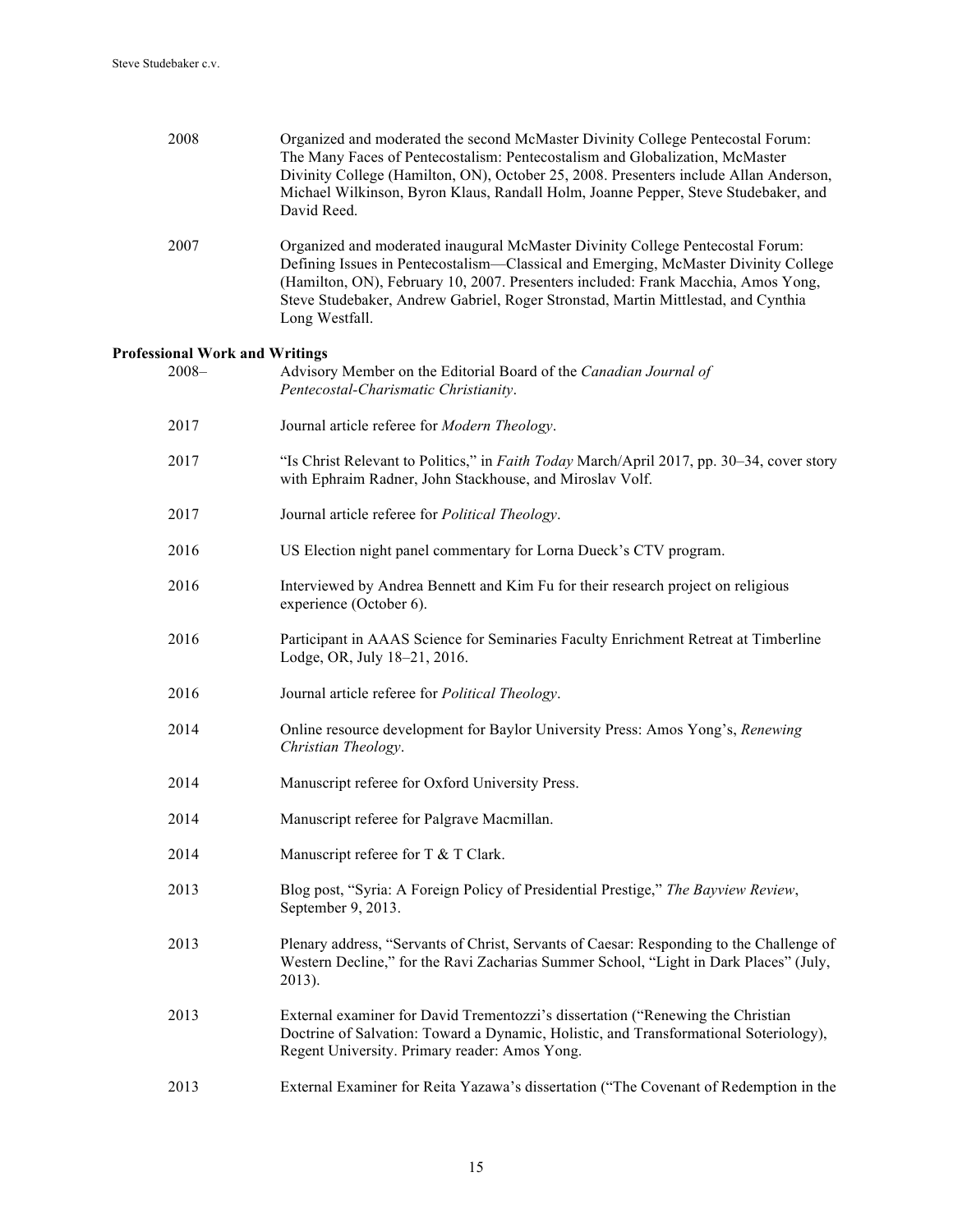Theology of Jonathan Edwards: The Nexus between the Immanent and the Economic Trinity"), Calvin Theological Seminary. Primary reader: John Bolt.

- 2013 with Lee Beach, Seminar, "The Contemporary Church in Canada," CBOQ Assembly.
- 2013 Interview with Axiom News, news service for Ontario Alliance of Christian Schools on Christian education in the cultural crossroads, January 11, 2013. Link to the article with the interview.
- 2012 Blog post, "*Sojourners*, 'Useful Idiots,' and the "I' Word," *The Bayview Review*, October 12, 2012.
- 2012 Blog post for EerdWord, "Creation Care is Christian Formation."
- 2012 Blog post for Evangelical Environmental Network, "Keeping in Step with the Spirit."
- 2012 Three seminars on Emerging and New Churches in Canada for the Canadian Pentecostal Seminary and the Associated Canadian Theological Schools (ACTS) "Church Leaders Day," Trinity Western University, Langley, B.C. (November 2, 2012).
- 2012 Seminar on New Forms of the Church in Canada for the British Columbia and Yukon District of the Pentecostal Assemblies of Canada Church Planters Network, Trinity Western University, Langley, B.C. (November 1, 2012).
- 2010 Webitorial for Christianity.ca, "The New Atheists, Religion, and Violence."
- 2009 Webitorial for Christianity.ca, "Fort Hood and the Myths of Secularism."
- 2009 Weblog for Christianity.ca, "Jesus is with the God-Forsaken: Encouragement and Challenge."
- 2008 Weblog for Christianity.ca, "Being in, but not of the World."
- 2007 "Is being saved the Same Thing as having a Personal Relationship with God?" Ask a Theologian Column in *Faith Today* May/June (2007): 44.
- 2007 Weblog for Christianity.ca, "Christian Actors, Christian Plots, and the Gospel Plot: Theology as scripting Christian life in light of the Gospel."
- 2007 Weblog for Christianity.ca, "Theology, A Question of Discipleship."
- 2002 Editorial assistance for Bradford E. Hinze and D. Lyle Dabney, ed., *Advents of the Spirit: An Introduction to the Current Study of Pneumatology*, Marquette Studies in Theology, 30 (Milwaukee, WI: Marquette University Press, 2001).

# **Institutional Service**

| 2017 | Team member of application for ATS Innovations Projects Grant for practice led research<br>in Doctor of Practical Theology. Awarded \$50,000.00. |
|------|--------------------------------------------------------------------------------------------------------------------------------------------------|
| 2017 | Doctor of Practical Theology interim director (winter semester).                                                                                 |

- 2016 Graduate Studies Committee (fall semester).
- 2016– Co-director with Gord Heath and Lee Beach of the Centre for Post-Christendom Studies at McMaster Divinity College.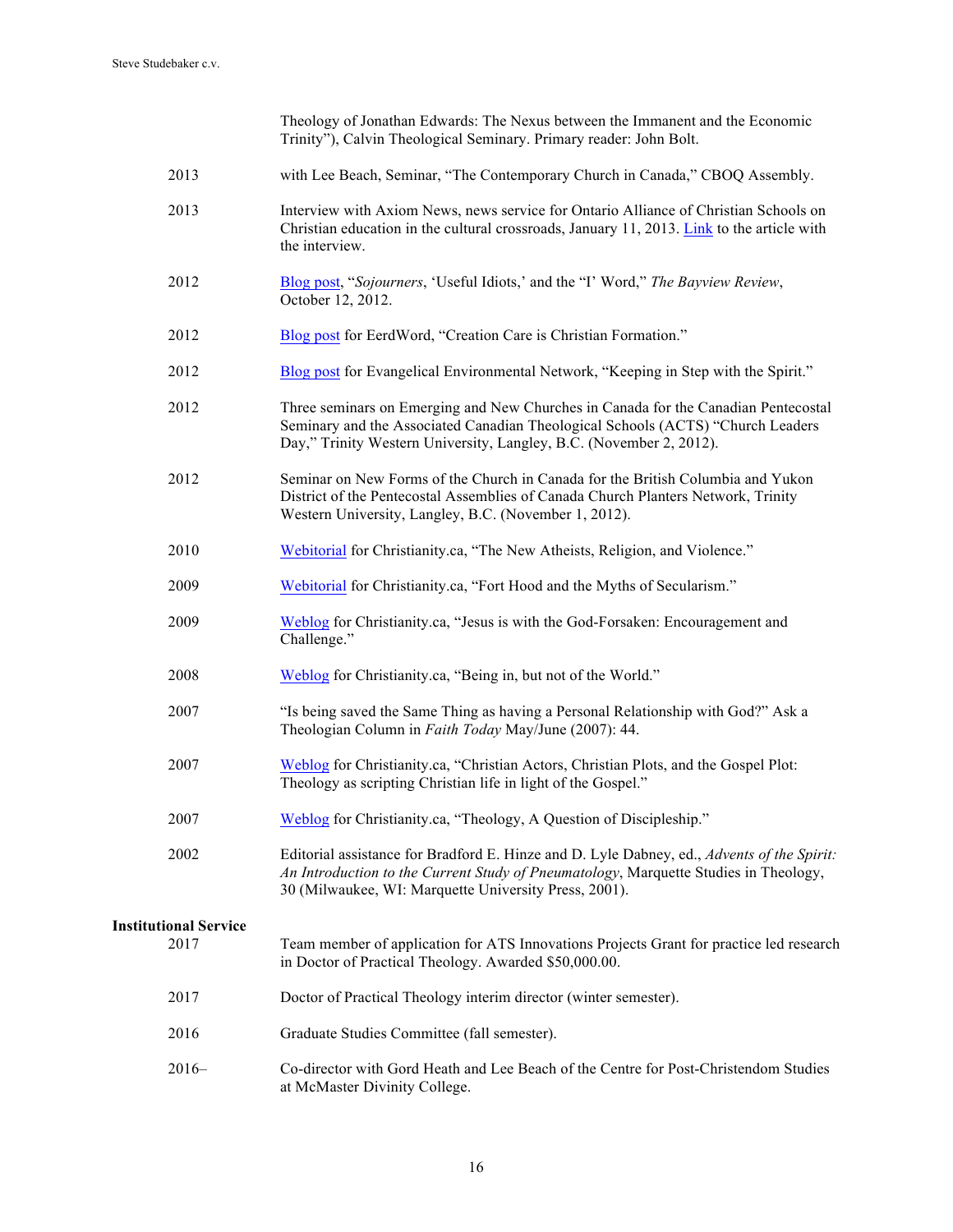| 2016                   | (with Lee Beach) message on new churches in Canada for President's Dinner, Crossroads<br>March 14, 2016.                              |
|------------------------|---------------------------------------------------------------------------------------------------------------------------------------|
| 2015-2106              | (with Gord Heath) organized and hosted Theological Studies Luncheons, October 5 and<br>January 25.                                    |
| $2009 -$               | Coordinator (with Gus Konkel and Wendy Porter) semi-monthly meetings of Theological<br>Research Seminary, McMaster Divinity College.  |
| 2011-2012              | Co-chair, the Theological Studies MDiv and MTS Curriculum Review Committee                                                            |
| 2011-2012              | Chair, ATS Globalization Self-Study Committee                                                                                         |
| 2009-2010              | Developed Pentecostal Studies Program, McMaster Divinity College                                                                      |
| 2009-2010              | Divinity Student Association Faculty Representative, McMaster Divinity College                                                        |
| 2006-2009              | Faculty Senator to the Board of McMaster Divinity College                                                                             |
| 2007-2008              | ATS Governance Committee, McMaster Divinity College                                                                                   |
| 2006                   | Theological Studies curriculum review for MDiv and MTS programs, McMaster Divinity<br>College                                         |
| 2005                   | Developed curriculum for proposed MDiv degree, Emmanuel College                                                                       |
| 2004-2005              | Technology Development Committee, Emmanuel College                                                                                    |
| <b>Church Ministry</b> |                                                                                                                                       |
| 2017                   | • July 23, preached for Pelham Community Church                                                                                       |
|                        | • Co-leading Bible study at Pelham Community Church, Ridgeville, ON.                                                                  |
|                        | • March 7, message for Chapel, McMaster Divinity College, Hamilton, ON.                                                               |
| 2016                   | • Four-week class for Burlington Baptist Church's adult education Digging Deeper<br>Series, topic: Horizons of Grace.                 |
|                        | • March 7, message for Chapel McMaster Divinity College (Hamilton, ON)                                                                |
|                        | • August 23, preached for Pelham Community Church                                                                                     |
| 2015                   | • April 19, preached for the Sunday morning service, Logos Baptist Church, Chinese<br>English Language congregation (Mississauga, ON) |
|                        | • March 2, message for Chapel McMaster Divinity College (Hamilton, ON)                                                                |
| 2014                   | • March 17, message for Chapel McMaster Divinity College (Hamilton, ON)                                                               |
| 2013                   | • March 6, message for Chapel McMaster Divinity College (Hamilton, ON)                                                                |
| 2012                   | • February 29, message for Chapel McMaster Divinity College (Hamilton, ON)                                                            |
| 2011                   | • March 23, message for Chapel McMaster Divinity College (Hamilton, ON)                                                               |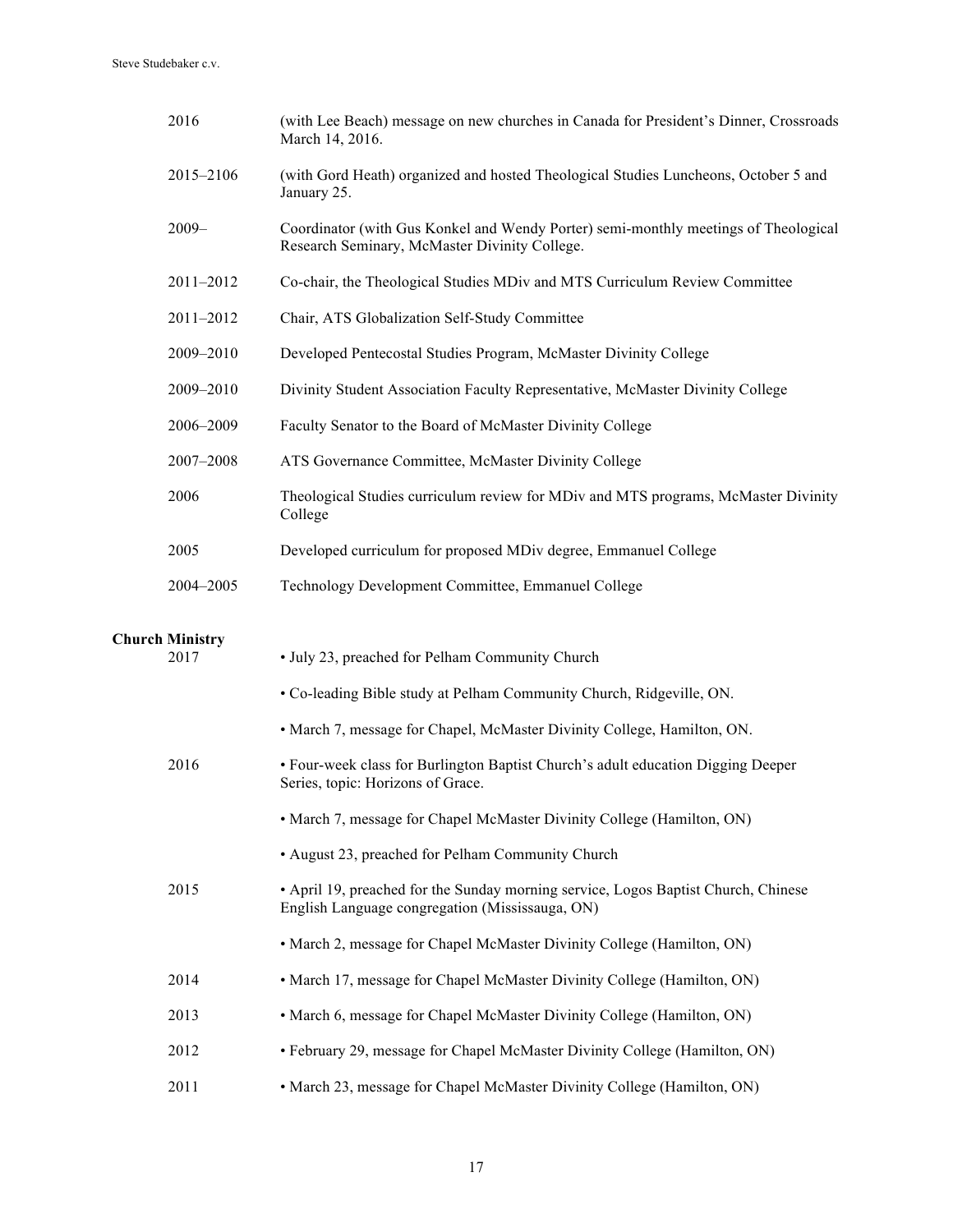#### Steve Studebaker c.v.

| 2010      | • May 9, spoke at the Sunday gathering of Matthew 25 Intentional Community<br>(Hamilton, ON)                                           |
|-----------|----------------------------------------------------------------------------------------------------------------------------------------|
|           | • Co-led and taught Fellowship Group and Bible Study, Fairport Baptist Church<br>(Fairport, NY)                                        |
|           | • January 29, homily for McMaster Divinity College Spiritual Formation Retreat<br>(Ancaster, ON)                                       |
|           | • January 17, message for Chapel McMaster Divinity College (Hamilton, ON)                                                              |
| 2009      | • September 20, preached for the Anniversary Service, Durham Baptist Church (Durham,<br>ON)                                            |
|           | • August 16, preached for the Sunday morning service, Logos Baptist Church, Chinese<br>English Language congregation (Mississauga, ON) |
|           | • March, Message for Chapel McMaster Divinity College (Hamilton, ON)                                                                   |
| 2007      | • February, speaker for Faith Tabernacle's Men's Retreat (Brantford, PAOC Retreat<br>Center)                                           |
|           | • March, Message for Chapel McMaster Divinity College (Hamilton, ON)                                                                   |
| 2006      | • August, preached for McMaster Divinity College's New and Returning Student Retreat<br>(Burlington, ON)                               |
|           | • October, spoke to sectional meeting of Pentecostal Assemblies of Canada pastors<br>(Welland, ON)                                     |
| 1993-1995 | Associate Pastor, Virginia Assembly of God (Virginia, MN)                                                                              |
| 1992-1993 | Youth Pastor, Avondale Christian Center (Woodinville, WA)                                                                              |

## **Research Interests**

Pneumatology and environmental ethics; Jonathan Edwards's trinitarianism, pneumatology, and soteriology; the relation between Christology and pneumatology in soteriology; and trinitarian theology.

## **Academic Awards/Honors/Grants**

| 2017 | Team member of application for ATS Innovations Projects Grant for practice led research<br>in Doctor of Practical Theology. Awarded \$50,000.00.                      |
|------|-----------------------------------------------------------------------------------------------------------------------------------------------------------------------|
| 2016 | McMaster University Arts Research Board Travel Grant for annual meeting of the<br>American Academy of Religion (fall 2016).                                           |
| 2014 | <i>From Pentecost to the Triune God: A Pentecostal Trinitarian Theology (Eerdmans, 2012)</i><br>received the 2014 Pneuma Book Award, Society for Pentecostal Studies. |
| 2014 | <i>From Pentecost to the Triune God: A Pentecostal Trinitarian Theology (Eerdmans, 2012)</i><br>was nominated for the 2014 Grawemeyer Award in Religion.              |
| 2012 | McMaster University Arts Research Board Publication Grant for From Pentecost to the<br>Triune God                                                                     |
| 2012 | McMaster University Arts Research Board Publication Grant for The Globalization of<br>Christianity                                                                    |